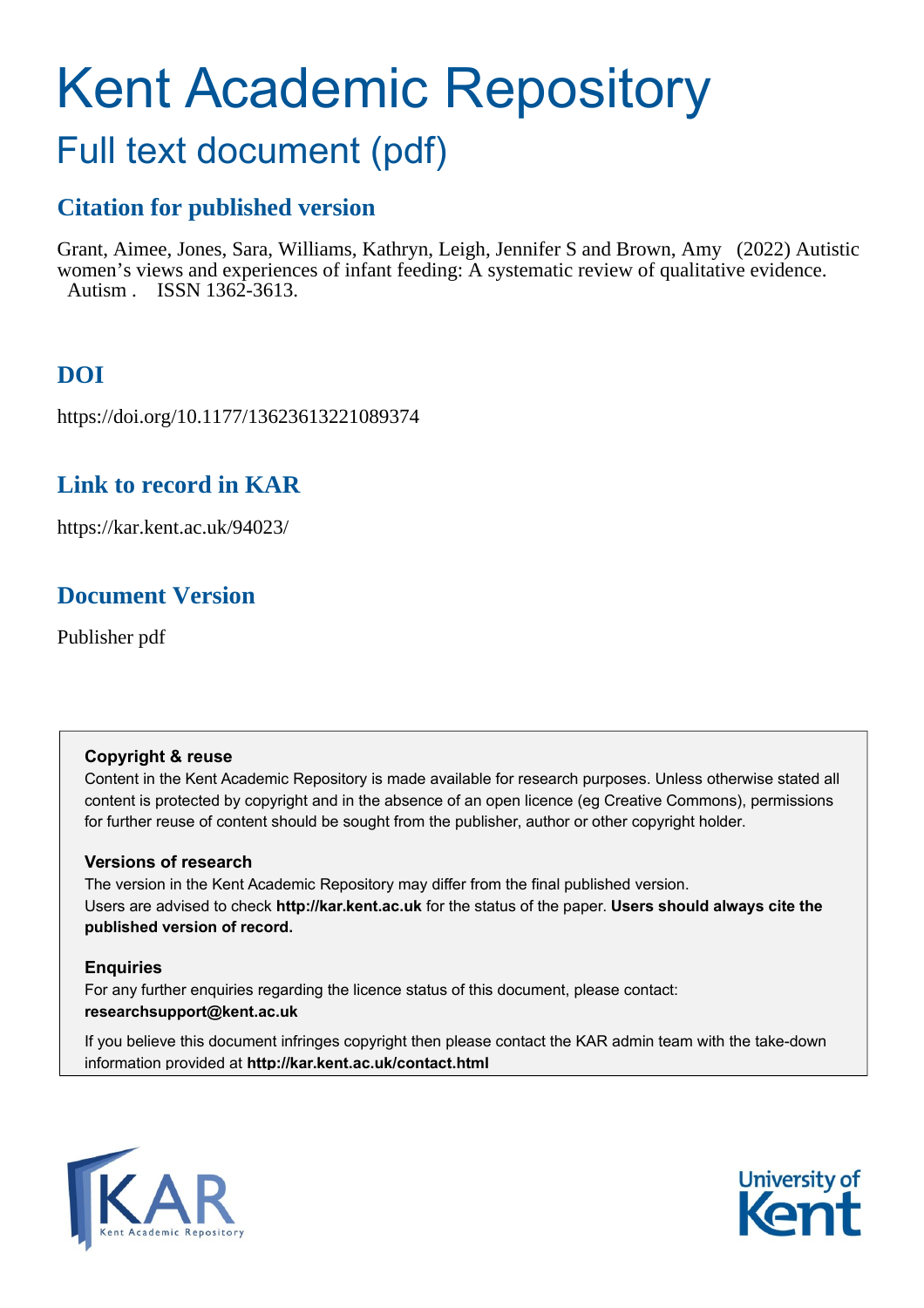*Review*



**Autistic women's views and experiences of infant feeding: A systematic review of qualitative evidence**

Autism  $1 - 12$ © The Author(s) 2022<br>
© 0 9

Article reuse guidelines: [sagepub.com/journals-permissions](https://uk.sagepub.com/en-gb/journals-permissions) DOI: 10.1177/13623613221089374 [journals.sagepub.com/home/aut](https://journals.sagepub.com/home/aut) **SAGE** 

**Aimee Grant<sup>1</sup> <b>D**, Sara Jones<sup>1</sup> **D**, Kathryn Williams<sup>2</sup> **D**, Jennifer Leigh<sup>3</sup> and Amy Brown<sup>1</sup>

#### **Abstract**

Low breastfeeding rates are driven by multiple bio-psycho-social factors. Experience of breastfeeding is known to differ by maternal demographic factors (age, education and ethnicity) but there is less recognition of factors such as neurodivergence. This review, prospectively registered with PROSPERO (registration number: CRD42021271465), systematically identified qualitative research, commentaries and personal accounts related to Autistic mothers and infant feeding. Database searching identified 1225 records, with thematic synthesis undertaken on 22 (eight peer-reviewed studies and 14 grey literature) pieces. Our analysis identified that maternity and infant feeding services were built on a lack of understanding of Autistic needs, and were often inaccessible at a time when Autistic mothers already felt a loss of control and lack of social support. Specifically relating to breastfeeding, knowledge and determination were often high, and a minority of mothers reported positive breastfeeding experiences. However, sensory challenges, pain and interoceptive differences (exacerbated by a lack of support) made breastfeeding impossible for some. Infant formula was viewed as second-best to breastmilk, but a minority of mothers found the ritual of preparing bottles of formula positive. There is an urgent need for maternity and infant feeding services to accommodate the needs of Autistic mothers, including service design and staff training.

#### **Lay abstract**

#### *What is already known about the topic?*

Mothers are encouraged to breastfeed their babies due to known health benefits for both babies and mothers. However, although breastfeeding is 'natural', that does not make it easy and many women experience challenges. Autistic women may face additional barriers to breastfeeding when compared to neurotypical women. *What this paper adds?*

We reviewed all existing evidence on Autistic mothers' infant feeding experiences (22 pieces) and found that although many Autistic women wanted to breastfeed, breastfeeding was difficult for Autistic mothers for three key reasons. First, maternity and infant feeding services were inaccessible and unsupportive to Autistic mothers, meaning they did not receive help when needed. Second, becoming a mother was challenging because of exhaustion, loss of control over routines and a lack of social support. Third, when breastfeeding Autistic mothers experienced sensory challenges, such as 'being touched out', and pain, which could feel unbearable. Despite these difficulties, many Autistic mothers had done a lot of reading about breastfeeding and were determined to breastfeed their babies; some mothers found breastfeeding positive. Infant formula was often viewed as second-best compared to breastmilk, but some mothers found the ritual of preparing bottles of formula to be calming.

#### *Implications for practice, research or policy*

The findings of this work show that Autistic mothers urgently need better support from health professionals to help meet their breastfeeding goals, including how to remove or reduce the extra barriers being Autistic brings to breastfeeding.

#### **Keywords**

autism, breastfeeding, infant feeding, maternity

1 Swansea University, UK <sup>2</sup>Autistic UK CIC, UK <sup>3</sup>University of Kent, UK

#### **Corresponding author:**

Aimee Grant, Centre for Lactation, Infant Feeding and Translational Research (LIFT), Swansea University, Singleton Campus, Swansea SA2 8PP, UK. Email: [Aimee.Grant@swansea.ac.uk](mailto:Aimee.Grant@swansea.ac.uk)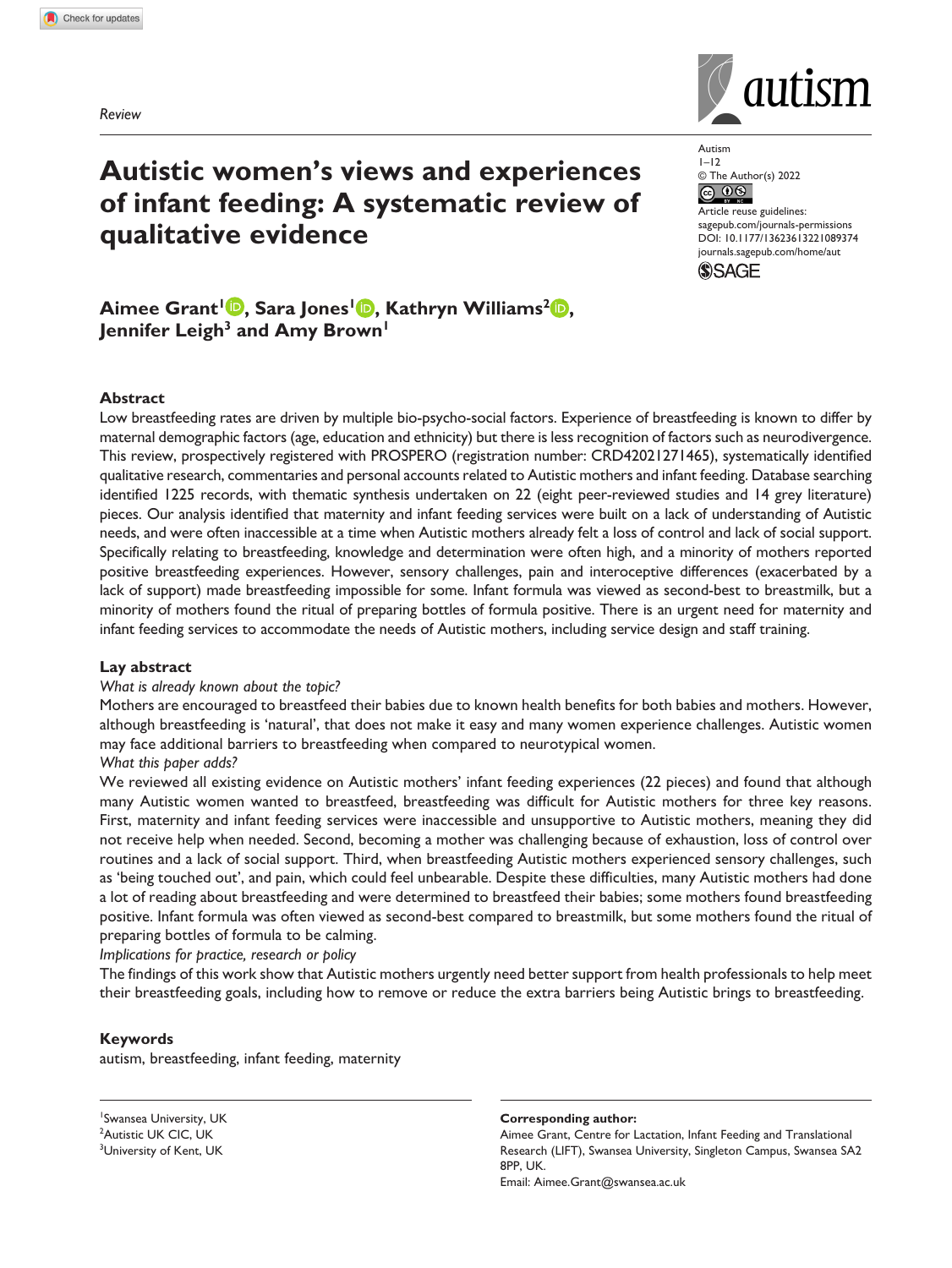## **Background**

Around 1%−2% of the population are Autistic, and diagnosis in adulthood is common for 'the lost generation' of Autistic women (Lai & Baron-Cohen, 2015), with almost a quarter of mothers of Autistic children identified as having Autistic traits (Pruitt et al., 2016). Regardless of autism being a lifelong neurotype, the majority of autism research is focused on children (Nicolaidis et al., 2019), with little research on the lived realities of Autistic adults (Taylor & DaWalt, 2020), including experiences of motherhood. Recent comparative work highlighted that Autistic mothers were more likely than non-Autistic peers to feel stigmatised and misunderstood by health professionals, experience selective mutism, and not know which details were important to share with health professionals or how to seek advice (Pohl et al., 2020). These behaviours can lead to 'masking' (suppression of natural Autistic coping responses), to reduce negative outcomes (Pearson & Rose, 2021). Pregnancy and birth can also lead to additional sensory processing challenges for Autistic mothers (Samuel et al., 2022).

Breastfeeding protects infant and maternal health and reduces healthcare costs (Renfrew, McCormick, et al., 2012). However, although in the United Kingdom over 80% of women begin breastfeeding their babies, rates reduce quickly and only 1% of women breastfeed exclusively for 6 months (Health & Social Care Information Centre, 2012) as recommended by the World Health Organisation (World Health Organization, 2017). Understanding barriers to breastfeeding is important. However, there is little understanding of the needs of Autistic women despite limited evidence that they may find breastfeeding more challenging. In a small-scale survey, 64% of 306 Autistic women reported difficulty breastfeeding their first child compared to 58% of 118 non-Autistic women (Pohl et al., 2020).

Several aspects of breastfeeding may be more challenging for Autistic women. Breastfeeding is a highly embodied and sensory experience, requiring significant work on the part of mothers (Shaw, 2004). Processing sensations has been highlighted as one of the main challenges for Autistic mothers (Gardner et al., 2016), increasing risk of breastfeeding aversion – a 'visceral and overwhelming' sensation to get the baby away from the breast (Morns et al., 2020). In addition, best practice to promote responsive feeding in relation to infant cues, may feel unpredictable and stressful (Grant, 2015). It has been recommended that clinicians tailor information directed to Autistic mothers, taking account of their individual sensory processing challenges (Gardner et al., 2016; Pohl et al., 2020). Therefore, we conducted a systematic review and qualitative thematic synthesis to gain greater understandings of Autistic experiences of breastfeeding.

## **Methodology**

A systematic review was undertaken following guidance within the Preferred Reporting Guidelines for Systematic Reviews and Meta-Analyses (PRISMA; Page et al., 2021), with the protocol prospectively registered with PROSPERO (registration ID: CRD42021271465).

*Aim*: To undertake a qualitative systematic review exploring Autistic women's experiences of infant feeding using thematic synthesis.

## *Community involvement and reflexivity*

Aimee, Kathryn and Jennifer are Autistic. Kathyrn is a director of Autistic UK, an organisation led by Autistic people for Autistic people. In addition, Aimee sought feedback on the design of the research from Autistic women who were members of an online infant feeding support group ahead of applying for funding for this project. Members of the support group also contributed grey literature to the review. Three of the researchers had lived experience of infant feeding (Kathryn, Jennifer and Amy), Sara is a registered nurse and health visitor with experience supporting families with infant feeding and Jennifer ran perinatal support groups for 5 years. Aimee, Sara and Amy are infant feeding researchers.

#### *Search*

Search terms to be included in the review were identified by hand searching keywords of relevant articles. The search strategy, developed with the support of a specialist librarian, involved two main terms, relating to (1) Autistic women and (2) infant feeding:

TX (infant feed\* OR breastfeed\* OR breast feed\* OR breastfed\* OR breast fed\* OR formula feed\* OR formula fed\* OR chest feed\* OR tube feed\* OR express\* OR pump\* OR Human milk OR mothers milk OR lactation)

#### AND

TX (Autistic women OR Autistic mother OR Autism in women OR Women with Autism OR Asperger\* in women OR women with Asperger\* OR neurodivergent woman OR neurodivergent mother OR neurodiverse women or neurodiverse mother)

Following publication of our protocol on the PROSPERO website, we searched five electronic databases to reflect the range of academic disciplines contributing to evidence in this area (Medline via OVID, PsychINFO via Ebscohost, CINAHL via Ebscohost, Web of Science via Clarivate and EThOS via the British Library). Databases were searched from 2000 to August 2021, and limited to humans. Evidence reviews identified in database searching were unpicked. We also received grey literature from our community contacts and hand searched using Google for additional content. All articles included in the review were subjected to forward and backward chaining.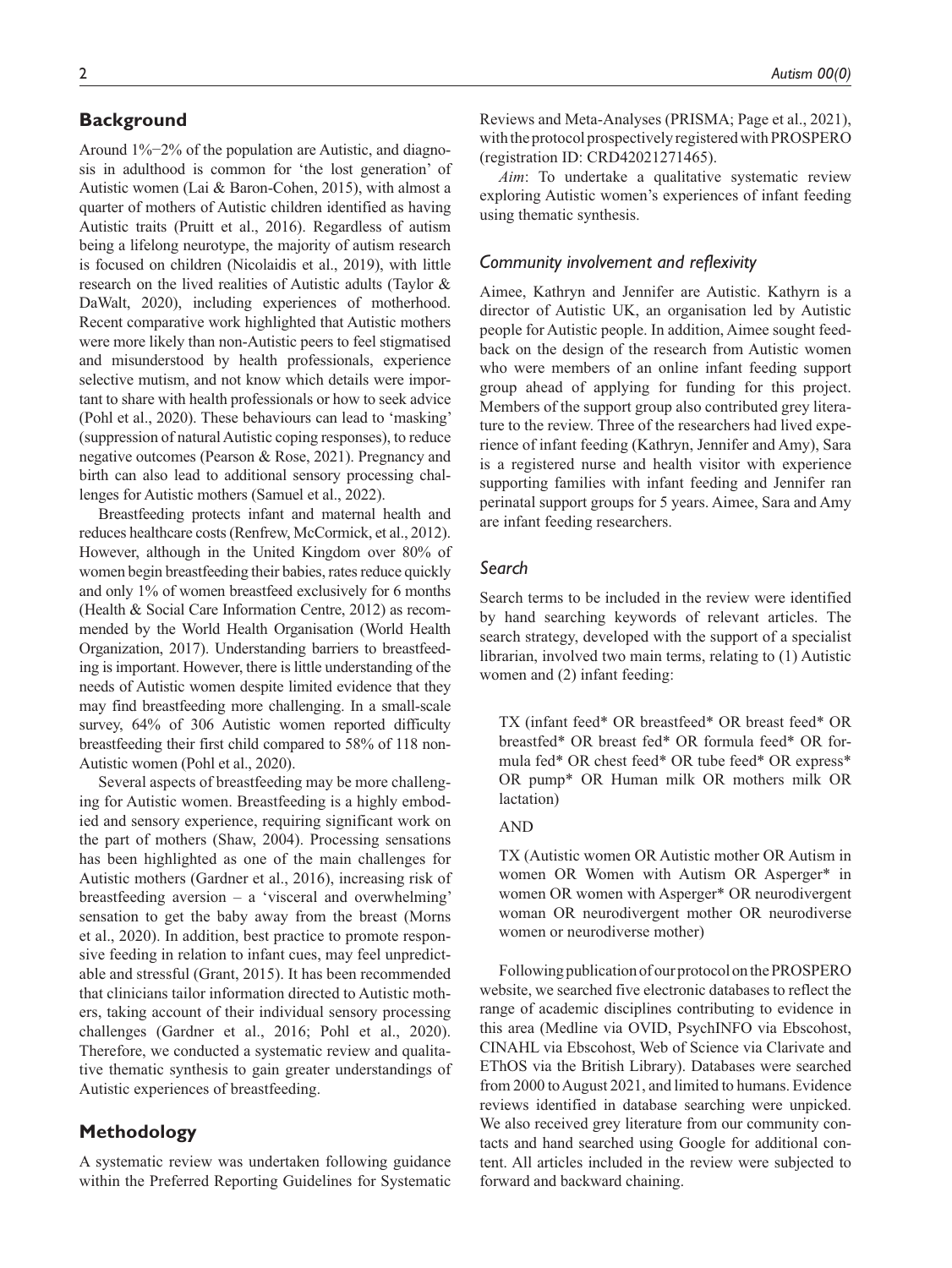#### *Study selection and eligibility criteria*

We included qualitative studies, commentaries and personal accounts focused on experiences and views of Autistic mothers in relation to infant feeding. Studies were assessed against inclusion and exclusion criteria.

*Inclusion criteria*

- Population:
	- <sup>|</sup> Autistic women and mothers (including adoptive and non-biological mothers, trans men and non-binary birthing people), and anybody who supports them with infant feeding.
- Phenomenon:
	- <sup>|</sup> Views and experiences of infant feeding (including formula, expressed breastmilk, breastfeeding and the use of donor human milk).

#### *Exclusion criteria*

- Studies that did not focus on preferences, attitudes and experiences of Autistic women and infant feeding;
- Not a qualitative study (i.e. not based on open text survey responses or a qualitative method) or report of personal experience by an Autistic woman;
- Full text does not exist;
- Full text not available in English language.

#### *Quality assessment and data extraction*

All studies and grey literature were included in the thematic synthesis. Data extraction was undertaken by Sara and Aimee comprising demographic characteristics of participants, methodological information, study characteristics that would impact on the findings, data quality and space for all findings relating to the review's focus. In addition, the eight peer reviewed research studies were independently assessed by two authors (Aimee and Jennifer) against the CASP qualitative checklist (Critical Appraisal Skills Programme, 2018). Inter-rater reliability was 91.25%, with a Cohens Kappa (IBM SPSS Statistics V28) of *K*=0.633 (95% CI, 0.371 to 0.895), *p*<0.001. Disagreements were discussed and resolved.

#### *Qualitative synthesis: thematic synthesis*

We followed the Thomas and Harden (2008) thematic synthesis procedure: coding text, development of descriptive themes and analytical theme generation. Two researchers, one Autistic (Aimee) and the other neurotypical (Sara), with different disciplinary backgrounds (sociology/public health nursing) individually coded six of the included sources, three peer reviewed articles and three pieces of grey literature. We then met to discuss the codes individually created, which showed a high level of overlap but some different terminology and organisation. Following this, themes were discussed with the wider project team, before a final coding frame was developed and each study document (structured summary and qualitative findings) was added to NVivo R1 to allow for coding by Aimee. Each sentence of data related to infant feeding received at least one code (line-by-line coding), to reduce bias during analysis. Where new codes were identified during the analysis, previously coded studies were reviewed and recoded where necessary.

Two data analysis meetings were held during 2021 between the authors to refine the development of descriptive themes, enabling the translation of concepts between articles to emerge. One new article was added to the analysis between meetings one and two (Wilson & Andrassy, 2022). To promote analytical theme generation within a multi-disciplinary team, a summary of themes document was created by Aimee, and each researcher independently inferred barriers and facilitators to breastfeeding for Autistic women from these themes. Final themes were discussed and agreed by all researchers.

#### **Results**

#### *Studies identified*

Database searching identified 1225 records, 11 of which were fully screened against the inclusion criteria, with four included. Throughout the reporting of the thematic synthesis, sources are referred to by number based on the alphabetical order of items identified in Table 3. One dissertation was under embargo (Hampton, 2020), but a peer-reviewed article based on aspects of the thesis published after the searches, was included [10]. Online searching and personal communication identified 14 pieces of grey literature containing the firsthand accounts of Autistic women with experience of infant feeding. One additional newly published peer-reviewed article was identified following the first stage of the thematic synthesis [22]. Two additional peer reviewed articles were identified by forward and backward chaining and unpicking systematic reviews. The PRISMA flow diagram in Figure 1 illustrates this process (Page et al., 2021).

*Included sources.* Our sources included peer-reviewed research articles (*n*=8) and other firsthand accounts (*n*=14). We have produced two tables to outline the methods in research studies (Table 1) and the personal characteristics in firsthand accounts (Table 2). Studies and grey literature originated primarily from the United States, United Kingdom and Australia, and included data from 324 mothers and commentaries from 11 mothers; no data were identified by authors as originated from Autistic birthing parents of minority genders (e.g. trans men, non-binary people and so on).

#### *Thematic synthesis*

We situate our thematic synthesis within two important social contexts. First, the societal stigma of Autistic people, including the invisibility of Autistic women in general and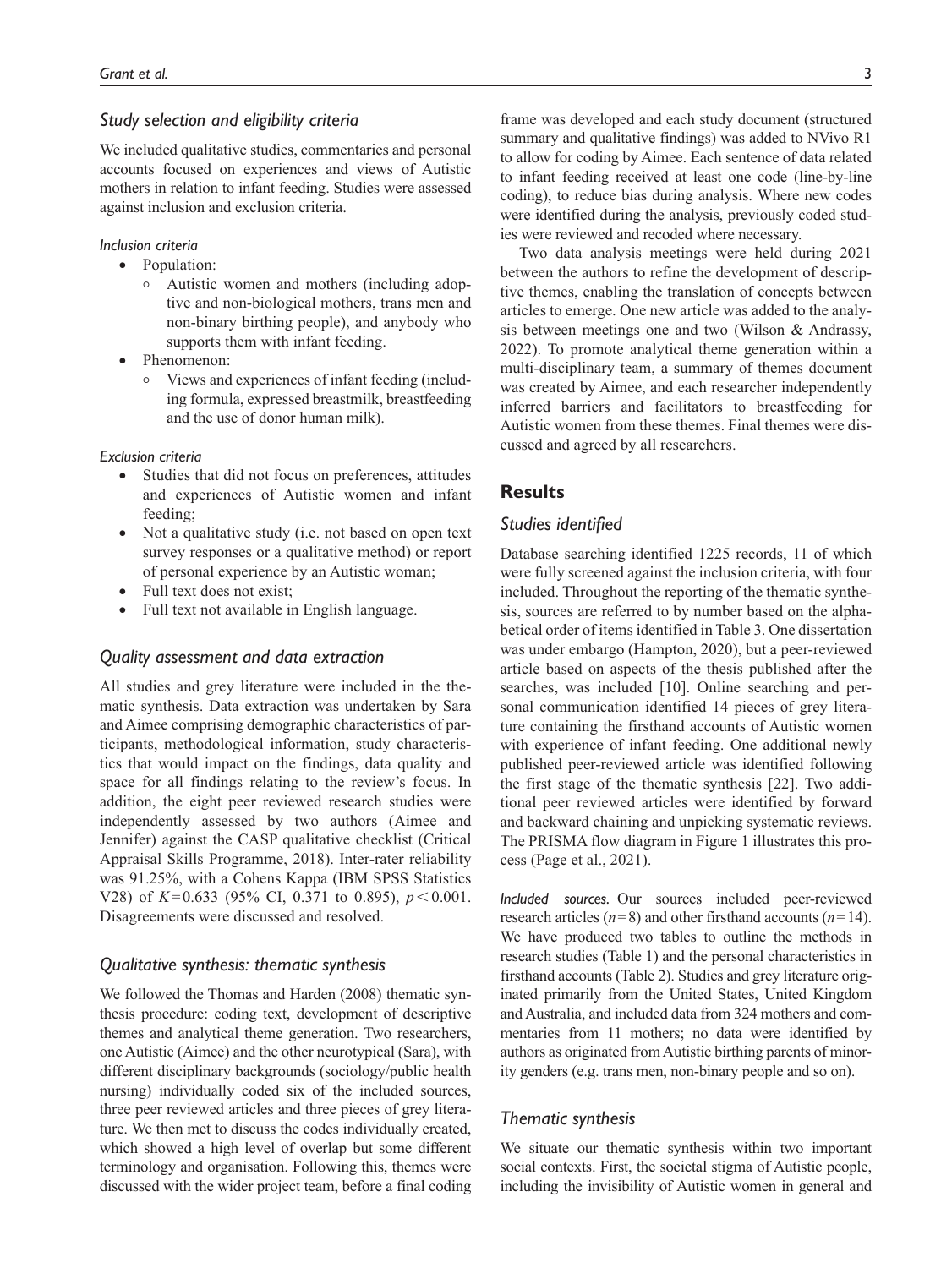

**Figure 1.** PRISMA flow diagram.

Autistic mothers in particular. Second, we identify that societal stigma and invisibility of Autistic women continues to be a factor within healthcare, with diagnosis in adulthood common; several mothers from the included studies and commentaries were diagnosed after the birth of their child(ren) [6, 13, 16]. Our findings are reported in relation to: maternity and infant feeding services, becoming a parent and infant feeding and are summarised in Table 3. We provide a model of barriers and facilitators to breastfeeding for Autistic women (see Figure 2).

*Maternity and infant feeding services.* Data reported on both general maternity care and forms of care were infant feeding specific, which were sometimes provided by maternity services. We report on both types of care together, as mothers described maternity care experiences when discussing their infant feeding.

*Low understanding of autism and lack of acceptance of Autistic needs.* Although occasional reports identified clinicians who positively supported Autistic women [2, 15, 16], it was strongly reported that the majority of clinicians did not understand the lived reality of being Autistic. This included a lack of awareness of sensory differences [2, 5, 7,

12, 15, 19], differences in experiencing and reporting pain [7, 8, 12, 19] and communication differences [8, 15, 21].

*Services are not tailored towards Autistic needs.* Experiences of maternity services were described almost entirely negatively. At its most extreme, Autistic mothers reported interactions that felt dehumanising [2, 19] with examples of bullying by staff [19] and a more general feeling of being 'told off' [6, 19] or not listened to [3, 15, 18]. Autistic sensory needs around touch were not always respected. Health professionals sat too close to women [5], touched them without asking [2, 6, 15, 22] and caused pain during examinations [19]. Services did not provide clarity around care pathways or facilitate control over experiences for Autistic patients [11], with policies followed ahead of respecting individual needs [2], lack of continuity of care requiring the need to repeatedly educate staff [21] and a lack of clarity regarding what would happen at appointments [21]. Home visits were not restricted to defined times, causing anxiety [6, 10].

One major way in which services were inappropriate for Autistic mothers was using neurotypical communication. This meant that misunderstandings occurred between the health professional's spoken words and the Autistic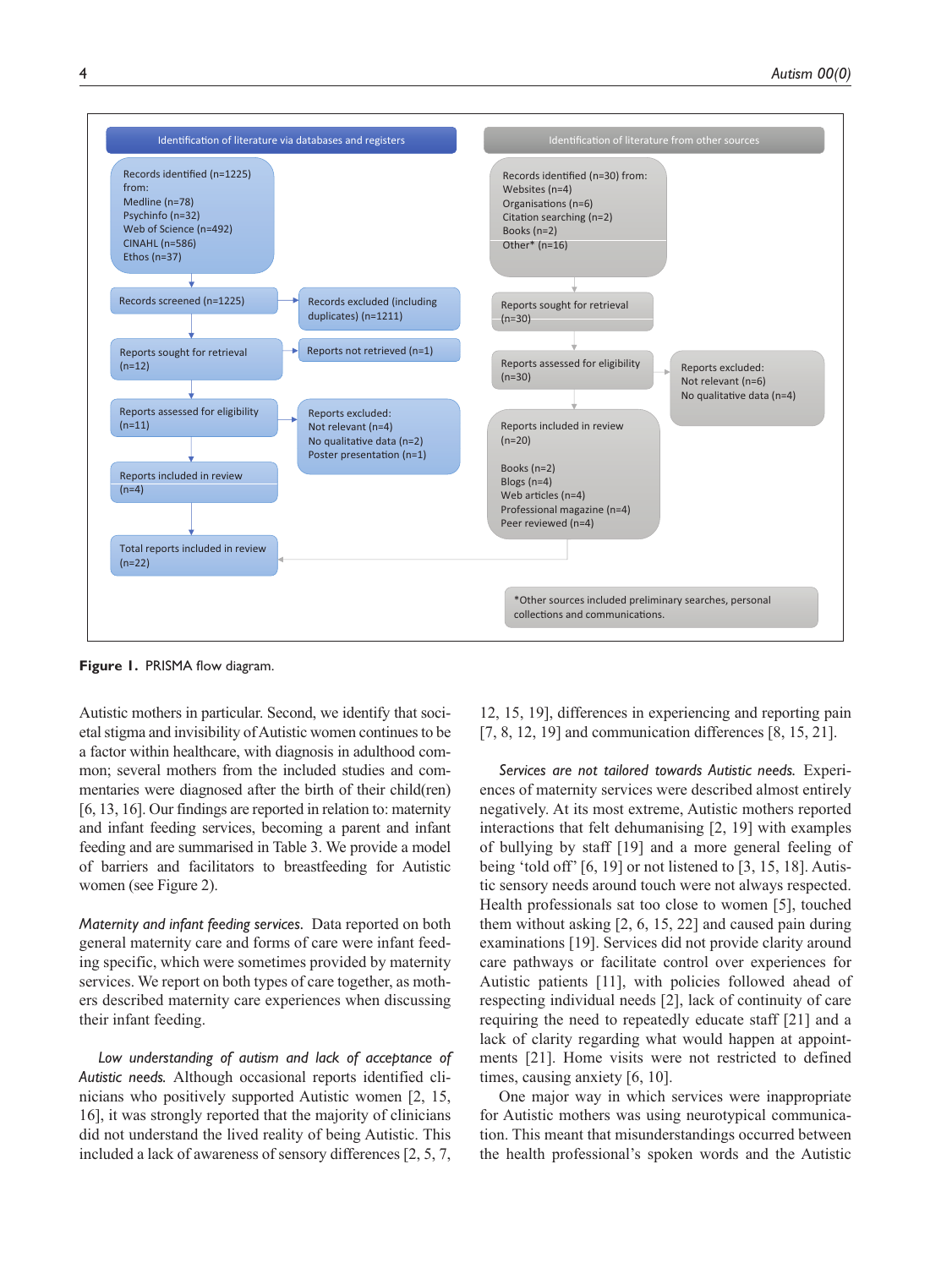| First author                              | Setting                                           |                                                     |                                                                       |                                         |                                                                                                                                                                                                                                                                                                                                                                                                                                    | Study details                                                                                                                                                                                                     |                                                                                                                                                     |                                                                                                                                                                                                                                        |                                                                                                                                                                                                                               |                                                                                                           | Study quality                                       |
|-------------------------------------------|---------------------------------------------------|-----------------------------------------------------|-----------------------------------------------------------------------|-----------------------------------------|------------------------------------------------------------------------------------------------------------------------------------------------------------------------------------------------------------------------------------------------------------------------------------------------------------------------------------------------------------------------------------------------------------------------------------|-------------------------------------------------------------------------------------------------------------------------------------------------------------------------------------------------------------------|-----------------------------------------------------------------------------------------------------------------------------------------------------|----------------------------------------------------------------------------------------------------------------------------------------------------------------------------------------------------------------------------------------|-------------------------------------------------------------------------------------------------------------------------------------------------------------------------------------------------------------------------------|-----------------------------------------------------------------------------------------------------------|-----------------------------------------------------|
| published<br>and year                     | Year of data Funder<br>collection                 |                                                     | Country                                                               | Identity first/person<br>first language | Any other factors which may affect<br>results                                                                                                                                                                                                                                                                                                                                                                                      | <b>Aim</b>                                                                                                                                                                                                        | Recruitment                                                                                                                                         | Participants                                                                                                                                                                                                                           | Data collection                                                                                                                                                                                                               | Data analysis                                                                                             | CASP qualitative<br>checklist score                 |
| $(2016)$ [2]<br>Burton                    | Not stated                                        | Not stated                                          | United Kingdom                                                        | Person first                            | All seven women were White British<br>and had an intellectual disability. Five<br>of the seven had other psychiatric<br>diagnoses. Social services were<br>involved with two women                                                                                                                                                                                                                                                 | experiences of being<br>intellectual disability<br>To understand the<br>a mother with an                                                                                                                          | Online advertisements in<br>forums, social media and<br>autism charities                                                                            | Seven mothers with a<br>diagnosis of autism or<br>Asperger's                                                                                                                                                                           | Semi-structured<br>interviews                                                                                                                                                                                                 | phenomenological<br>Interpretative<br>analysis                                                            | Can't tell: 0<br>Yes: 10<br>No: 0                   |
| Dugdale et al.<br>$(2021)$ [3]            | Not stated                                        | Social Care<br>NHS Trust<br>Health and<br>Sheffield | United Kingdom Identity first                                         |                                         | or physical health diagnoses of which<br>three felt these previous diagnoses<br>neurodevelopmental, mental health<br>were incorrect and that difficulties<br>experienced were related to being<br>Six participants had additional<br>Autistic                                                                                                                                                                                      | motherhood by Autistic<br>To understand<br>experiences of<br>women                                                                                                                                                | Purposive sampling from<br>research database, social<br>media and local charities                                                                   | a child aged 5-15 years old.<br>Nine Autistic women with<br>Participants were excluded<br>if they had a co-occurring<br>learning disability.                                                                                           | Semi-structured<br>interviews                                                                                                                                                                                                 | phenomenological<br>analysis. Double<br>hermeneutic<br>Interpretive<br>process                            | Can't tell: 0<br>Yes: 10<br>No: 0                   |
| Gardner et al.<br>$(2016)$ [5]            | Not stated                                        | No funding                                          | United States                                                         | Person first                            | One woman was a first time mother,<br>had partners. All were heterosexual<br>the rest were not. All married, or<br>Looked at Asperger's only                                                                                                                                                                                                                                                                                       | To explore the pregnancy,<br>and needs of women with<br>postpartum experiences<br>Asperger syndrome<br>childbirth and early                                                                                       | secondary analysis of data<br>from a previous study<br>Not stated. This was                                                                         | Eight women with an<br>Asperger syndrome<br>diagnosis                                                                                                                                                                                  | Secondary data analysis<br>of a qualitative dataset                                                                                                                                                                           | analysis methods<br>Qualitative                                                                           | Can't tell: 2<br>Yes: 8<br>No: 0                    |
| Hampton et al. 2017-2019<br>$[01]$ (1202) |                                                   | None stated                                         | United Kingdom, Identity first<br><b>United States</b><br>and Ireland |                                         | 20% BAME in the non-Autistic group.<br>morbidity, assisted or caesarean birth<br>higher prevalence of psychiatric co-<br>were more likely to be first-<br>backgrounds in the Autistic group,<br>Black and minority ethnic (BAME)<br>The Autistic group were younger<br>attainment, lower incomes had a<br>and gestational diabetes. Autistic<br>in age, had lower educational<br>There were no women from<br>time parents<br>dno.8 | To explore childbirth and<br>benefits and challenges of<br>postnatal experiences,<br>experiences, and the<br>including healthcare<br>parenthood                                                                   | From hospital ultrasound<br>unit and the Cambridge<br>Autism Research<br>Database                                                                   | non-Autistic women<br>Participants were 21<br>Autistic and 25                                                                                                                                                                          | Semi structured remote<br>$2-3$ months after birth $-$<br>email. Autistic Spectrum<br>questionnaire to identify<br>by video call, telephone<br>interviews conducted<br>and two by written<br>Quotient (AQ)<br>Autistic traits | Inductive thematic<br>Nvivo software<br>analysis using                                                    | Can't tell: I<br>Yes: 9<br>No: 0                    |
| Litchman et al.<br>$(2019)$ [13]          | published<br>2013 and<br>2017<br>between<br>Blogs |                                                     | None stated United States                                             | Person first                            | None identified                                                                                                                                                                                                                                                                                                                                                                                                                    | women with spinal cord<br>brain injury (TBI), spina<br>bifida and autism about<br>injury (SCI), traumatic<br>To examine blogs by<br>disability, healthcare<br>reproductive health,<br>pregnancy and<br>motherhood | $\frac{4}{2}$                                                                                                                                       | study aims. Five blogs were<br>written by Autistic women<br>TBI, spina bifida or autism<br>and were focussed on the<br>identified diagnosis of SCI,<br>in English by a woman or<br>care partner with a self-<br>Blog had to be written | Personal blogs identified Used principles<br>keyword search strategy<br>through a Google                                                                                                                                      | description, blogs<br>were thematically<br>and using Nvivo<br>coded by hand<br>of qualitative<br>software | Can't tell: 0<br>Yes. 10<br>No: 0                   |
| $[15]$ (2019)<br>Morgan                   | Not stated                                        | Not stated                                          | United Kingdom Identity first                                         |                                         | demographic factors were asked<br>Not stated. Comorbidities and<br>but not reported<br>about                                                                                                                                                                                                                                                                                                                                       | about the autistic birth<br>To find out more<br>experience                                                                                                                                                        | contacts in midwifery and<br>sent to the authors<br>Autism education<br>Social media                                                                | advertisements and emails Had to be people who had<br>a pregnancy resulting in a<br>live birth (time frame not<br>249 survey respondents.<br>stated)                                                                                   | open-ended questions<br>Online survey with<br>for qualitative data                                                                                                                                                            | Inductive thematic Yes: 9<br>analysis                                                                     | Can't tell: I<br>No: 0                              |
| Rogers et al.<br>[61] (1102)              | Not stated                                        | None                                                | Australia                                                             | Person first                            | traumatic childhood, and has anxiety<br>The woman interviewed had a<br>pression<br>and de                                                                                                                                                                                                                                                                                                                                          | perinatal experiences of<br>high functioning women<br>with autism spectrum<br>To identify important<br>issues relating to the<br>disorder (ASD)                                                                   | Australia. General media<br>Email and phone calls to<br>press release in the host<br>autism organisations in<br>Southeast Queensland,<br>university | Asperger's named 'Melanie'<br>qualitative study, but only<br>so it became a case study<br>one person responded<br>Was intended to be a<br>of one woman with                                                                            | In depth interview and<br>email exchange                                                                                                                                                                                      | Thematic analysis.<br>Case study                                                                          | Can't tell: 2<br>Yes: 8<br>$\frac{\ddot{\circ}}{2}$ |
| Wilson and<br>$(2022)$ $[22]$<br>Andrassy | 2020                                              | Not stated                                          | United Kingdom)<br>(mostly United<br>International<br>States and      | Mixed                                   | Caucasian, married and highly<br>Recruited via Facebook groups for<br>Autistic adults.<br>educated<br>Mostly                                                                                                                                                                                                                                                                                                                       | experiences of Autistic<br>women who breastfed<br>To explore the                                                                                                                                                  | Autistic adults. Adverts<br>posted by group admin<br>Four (of 37 requested)<br>Facebook groups for                                                  | 23 Autistic women who<br>breastfed their infants                                                                                                                                                                                       | Semi-structured<br>interviews                                                                                                                                                                                                 | within a qualitative<br>phenomenological<br>Thematic analysis<br>design                                   | Can't tell: I<br>Yes: 9<br>No: 0                    |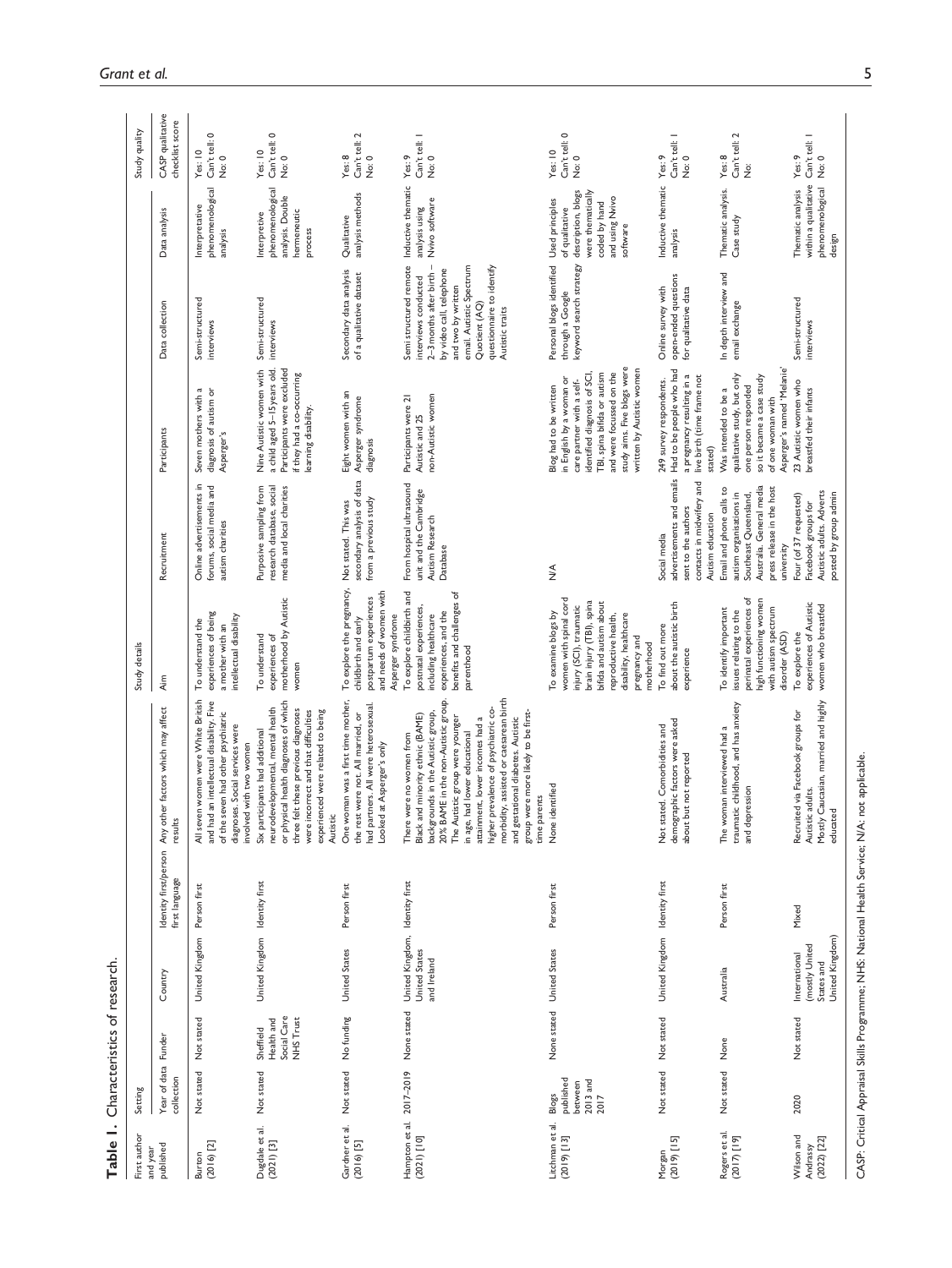| Table 2. Characteristics of grey literature and commentaries.                              |                               |                                             |                                        |                                            |                                                                                                      |                                          |                                                                                                                                      |                                                                                                                                                                                                                                   |
|--------------------------------------------------------------------------------------------|-------------------------------|---------------------------------------------|----------------------------------------|--------------------------------------------|------------------------------------------------------------------------------------------------------|------------------------------------------|--------------------------------------------------------------------------------------------------------------------------------------|-----------------------------------------------------------------------------------------------------------------------------------------------------------------------------------------------------------------------------------|
| Author/Organisation and<br>date published                                                  | Source information            |                                             |                                        |                                            | Author/subject information                                                                           |                                          |                                                                                                                                      |                                                                                                                                                                                                                                   |
|                                                                                            | Country                       | Organisation or<br>website                  | Type of data                           | person first language<br>Identity first or | Characteristics of author/subject                                                                    | diagnosed Autistic<br>Self-identified or | Infant feeding mode                                                                                                                  | Does the Autistic person mention having any<br>other conditions?                                                                                                                                                                  |
| Anonymous, Individual<br>blog (2018) [1]                                                   | Not known                     | Wordpress                                   | Blog                                   | Identity first                             | Author is an Autistic mother, one baby                                                               | Not known                                | Breastfed for 10 months; formula<br>fed on return to work                                                                            | ż                                                                                                                                                                                                                                 |
| Finch interview - National United Kingdom National Autistic<br>Autistic Society (2020) [4] |                               | Society                                     | Web article<br>(interview)             | Identity first                             | Autistic mother with one child aged 7 months<br>Interviewee is a young (teenage) Black               | Diagnosed                                | Only mentioned formula feeding                                                                                                       | ż                                                                                                                                                                                                                                 |
| Grant (2015) [6]                                                                           | United Kingdom                | $\frac{1}{2}$                               | <b>Book</b>                            | Identity first                             | Author has Asperger's syndrome and 6<br>children                                                     | Diagnosed                                | formula top-ups introduced often<br>she breastfed for a few months,<br>and moved to formula feeding<br>Varied with each baby. Mostly | gestational diabetes and a planned C-section<br>She had multiple traumatic births, postnatal<br>retained placenta, and with baby 6 she had<br>3, she had a postpartum haemorrhage and<br>depression and panic attacks. After baby |
| Grace (2021a, 2021b,<br>2021c) [7-9]                                                       |                               | United Kingdom Practising midwife           | Professional<br>magazine               | Identity first                             | Author is an Autistic woman with two<br>children                                                     | Unclear                                  | Breastfed both children                                                                                                              | History of sexual abuse                                                                                                                                                                                                           |
| Harper (2019) [11]                                                                         | United Kingdom Association of | Breastfeeding Mothers                       | Web article                            | Identity first                             | children. Runs a breastfeeding support group<br>Author is an Autistic mother of three                | Diagnosed                                | Has breastfed three children                                                                                                         | No, but mentions high anxiety is common                                                                                                                                                                                           |
| name), for Breastfeeding<br>Network (2021) [12]<br>Katrona' (no last                       | United Kingdom                | The Breastfeeding<br><b>Network</b>         | Web article                            | Identity first                             | breastfeeding supporter on the national<br>Author is an Autistic woman and<br>breastfeeding helpline | Diagnosed                                | breastfeeding experience as works<br>as a breastfeeding peer supporter<br>Not stated, but highly likely has                          | ż                                                                                                                                                                                                                                 |
| Martinelli (2021) [14]                                                                     | Australia                     | The Little Black Duck                       | Blog (Information<br>sheet) - Facebook | Person first                               | Written for medical professionals                                                                    | Not stated                               | $\frac{4}{2}$                                                                                                                        | $\frac{1}{2}$                                                                                                                                                                                                                     |
| Parker (2019) [16]                                                                         | <b>United States</b>          | Motherly                                    | Blog                                   | Identity first                             | Author is an Autistic mother of two children                                                         | Diagnosed                                | Not known                                                                                                                            | ż                                                                                                                                                                                                                                 |
| Pelz-Sherman (2014) [17]                                                                   | <b>United States</b>          | Clinical Lactation<br>journal               | Professional<br>magazine               | Person first                               | Includes a case study of one woman with<br>"Asperger's Syndrome"                                     | Diagnosed                                | "successfully" breastfed two<br>children                                                                                             | $\frac{1}{2}$                                                                                                                                                                                                                     |
| Quinn (2021) [18]                                                                          | United Kingdom                | $\frac{1}{2}$                               | <b>Book</b>                            | Identity first                             | Author is Autistic and ADHD mother of two.<br>Also includes quotes from Autistic mothers             | Diagnosed                                | current infant. Still BF at the time<br>Breastfed for 18 months with<br>of writing                                                   | <b>ADHD</b>                                                                                                                                                                                                                       |
| Sullivan (2020) [20]                                                                       | United States                 | Medium                                      | Blog (Information<br>sheet)            | Identity first                             | Author is an Autistic mother of two children                                                         | Not stated                               | Yes, both children breastfed<br>until age 4                                                                                          | Both her children are Autistic and have ADHD<br>The author has a sensory processing disorder.                                                                                                                                     |
| Townson (n.d.) [21]                                                                        |                               | United Kingdom National Autistic<br>Society | Web article<br>(interview)             | Identity first                             | Interviewee is an Autistic mother of one child Diagnosed                                             |                                          | Not stated but extensively<br>researched breastfeeding                                                                               | $\frac{1}{2}$                                                                                                                                                                                                                     |
| N/A: not applicable; ADHD: attention deficit hyperactivity disorder; BF: breastfeeding.    |                               |                                             |                                        |                                            |                                                                                                      |                                          |                                                                                                                                      |                                                                                                                                                                                                                                   |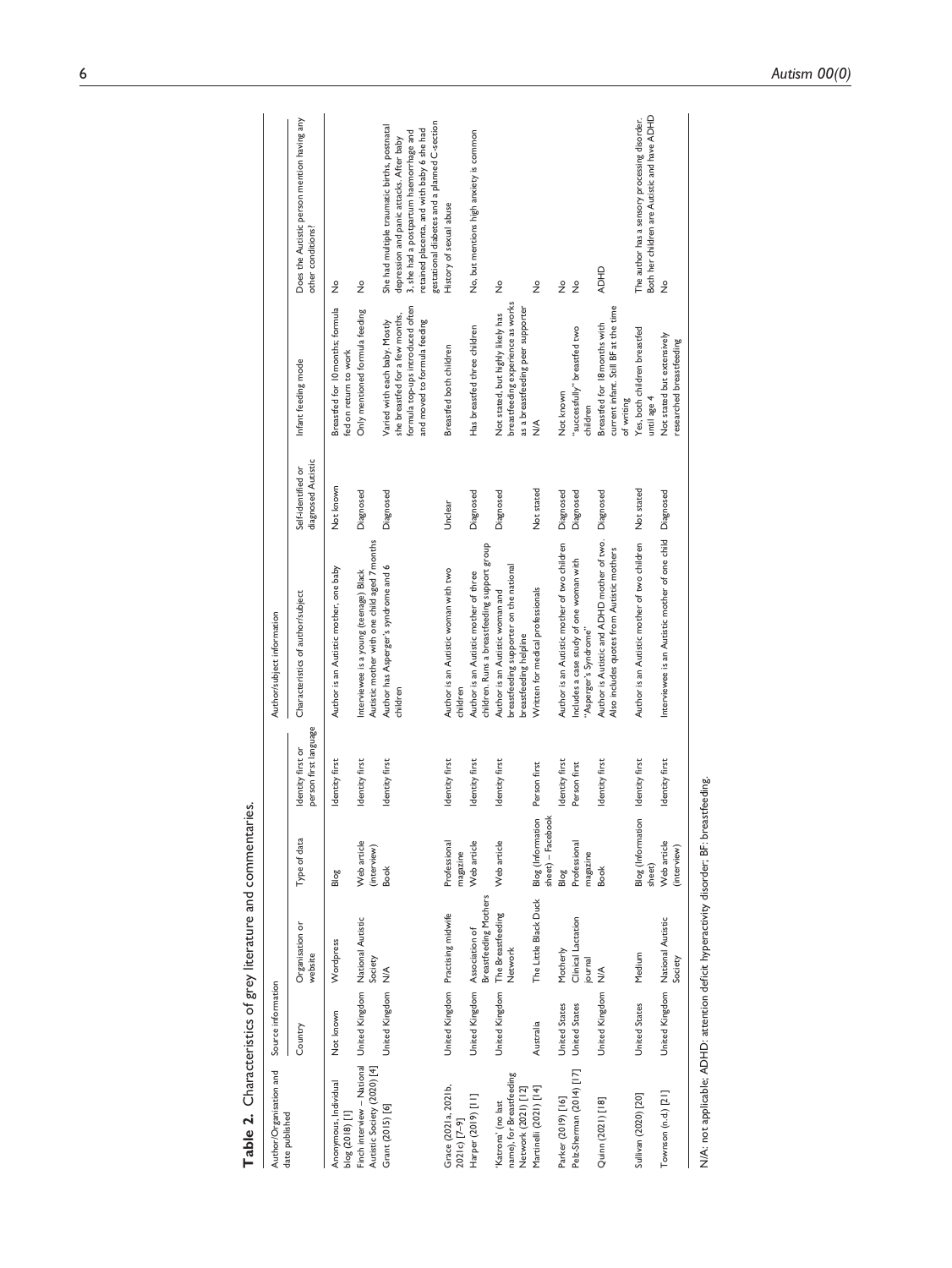| Summary of thematic findings<br>Table 3.                                                                                                                                                                                                                                                                                                                                                                                                                                                                                                                                                                                                                                 |                       |                                           |                                                                                       |                   |                    |                           |                         |                         |                                                                                                                                                  |                             |                             |            |                      |
|--------------------------------------------------------------------------------------------------------------------------------------------------------------------------------------------------------------------------------------------------------------------------------------------------------------------------------------------------------------------------------------------------------------------------------------------------------------------------------------------------------------------------------------------------------------------------------------------------------------------------------------------------------------------------|-----------------------|-------------------------------------------|---------------------------------------------------------------------------------------|-------------------|--------------------|---------------------------|-------------------------|-------------------------|--------------------------------------------------------------------------------------------------------------------------------------------------|-----------------------------|-----------------------------|------------|----------------------|
| Theme source (* denotes research study)                                                                                                                                                                                                                                                                                                                                                                                                                                                                                                                                                                                                                                  |                       | Maternity and infant feeding services     |                                                                                       | Becoming a parent |                    |                           |                         | Breastfeeding positives |                                                                                                                                                  |                             | Breastfeeding negatives     |            | Formula feeding      |
|                                                                                                                                                                                                                                                                                                                                                                                                                                                                                                                                                                                                                                                                          | understanding<br>Poor | Services not tailored<br>to Autistic need | ices have a negative<br>impact on mothers<br>Servi                                    | Exhaustion        | Loss of<br>control | Lack of social<br>support | Mental health<br>impact | High knowledge<br>of BF | High determination<br>to BF                                                                                                                      | Enjoyable BF<br>experiences | Negative<br>sensory<br>Pain | Expressing | Positives<br>Top ups |
| Anonymous (2018) [1]                                                                                                                                                                                                                                                                                                                                                                                                                                                                                                                                                                                                                                                     |                       |                                           |                                                                                       |                   |                    |                           | ↘                       | ↘                       |                                                                                                                                                  |                             | ゝ                           | ゝ          | ゝ                    |
| *Burton (2016) [2]                                                                                                                                                                                                                                                                                                                                                                                                                                                                                                                                                                                                                                                       | Ķ                     | $\lesssim$                                | $\frac{1}{2}$                                                                         |                   |                    | $\times$                  | ↘                       |                         |                                                                                                                                                  | ↘                           | ↘                           |            |                      |
| *Dugdale et al. (2021) [3]                                                                                                                                                                                                                                                                                                                                                                                                                                                                                                                                                                                                                                               |                       |                                           |                                                                                       |                   |                    |                           |                         |                         |                                                                                                                                                  |                             |                             |            |                      |
| Finch (2020) [4]                                                                                                                                                                                                                                                                                                                                                                                                                                                                                                                                                                                                                                                         |                       |                                           |                                                                                       |                   |                    |                           |                         |                         |                                                                                                                                                  |                             |                             |            |                      |
| *Gardner et al. (2016) [5]                                                                                                                                                                                                                                                                                                                                                                                                                                                                                                                                                                                                                                               |                       |                                           | $\frac{1}{2}$                                                                         |                   |                    |                           |                         | ↘                       | ↘                                                                                                                                                | ↘                           | ゝ                           | ↘          |                      |
| Grant (2015) [6]                                                                                                                                                                                                                                                                                                                                                                                                                                                                                                                                                                                                                                                         |                       |                                           |                                                                                       |                   |                    |                           |                         | ↘                       |                                                                                                                                                  |                             |                             |            |                      |
| Grace (2021a) Dealing with difference [7]                                                                                                                                                                                                                                                                                                                                                                                                                                                                                                                                                                                                                                |                       |                                           |                                                                                       |                   |                    |                           |                         |                         |                                                                                                                                                  |                             | ↘                           |            |                      |
| Grace (2021b) Part 1 [8]                                                                                                                                                                                                                                                                                                                                                                                                                                                                                                                                                                                                                                                 |                       |                                           |                                                                                       |                   |                    |                           |                         |                         |                                                                                                                                                  |                             |                             |            |                      |
| Grace (2021c) Part 2 [9]                                                                                                                                                                                                                                                                                                                                                                                                                                                                                                                                                                                                                                                 |                       |                                           |                                                                                       |                   |                    |                           |                         |                         | ↘                                                                                                                                                |                             |                             |            |                      |
| *Hampton et al. (2021) [10]                                                                                                                                                                                                                                                                                                                                                                                                                                                                                                                                                                                                                                              |                       |                                           |                                                                                       | ↘                 |                    |                           |                         |                         | ↘                                                                                                                                                |                             |                             |            |                      |
| Harper (2019) [11]                                                                                                                                                                                                                                                                                                                                                                                                                                                                                                                                                                                                                                                       |                       |                                           |                                                                                       |                   |                    |                           | ↘                       |                         | ↘                                                                                                                                                |                             |                             |            | ↘                    |
| Katrona (2021) [12]                                                                                                                                                                                                                                                                                                                                                                                                                                                                                                                                                                                                                                                      |                       |                                           |                                                                                       | ↘                 |                    |                           | ↘                       |                         |                                                                                                                                                  |                             |                             |            | ↘                    |
| *Litchman et al. (2019) [13]                                                                                                                                                                                                                                                                                                                                                                                                                                                                                                                                                                                                                                             |                       |                                           |                                                                                       | ゝ<br>↘            |                    |                           | $\checkmark$            |                         |                                                                                                                                                  |                             | ↘                           |            |                      |
| Martinelli (2021) [14]                                                                                                                                                                                                                                                                                                                                                                                                                                                                                                                                                                                                                                                   |                       |                                           |                                                                                       |                   |                    |                           |                         |                         |                                                                                                                                                  |                             |                             |            |                      |
| *Morgan (2019) [15]                                                                                                                                                                                                                                                                                                                                                                                                                                                                                                                                                                                                                                                      | Š                     |                                           |                                                                                       |                   |                    |                           |                         |                         |                                                                                                                                                  |                             |                             |            |                      |
| Parker (2019) [16]                                                                                                                                                                                                                                                                                                                                                                                                                                                                                                                                                                                                                                                       |                       |                                           |                                                                                       | ↘                 | ↘                  |                           |                         |                         |                                                                                                                                                  |                             | ↘                           |            |                      |
| *Pelz-Sherman (2014) [17]                                                                                                                                                                                                                                                                                                                                                                                                                                                                                                                                                                                                                                                |                       |                                           |                                                                                       |                   | $\checkmark$       |                           |                         |                         |                                                                                                                                                  | ↘                           | $\times$                    |            |                      |
| Quinn (2021) [18]                                                                                                                                                                                                                                                                                                                                                                                                                                                                                                                                                                                                                                                        |                       |                                           |                                                                                       |                   | $\checkmark$       |                           |                         |                         |                                                                                                                                                  | $\checkmark$                | ↘                           |            |                      |
| *Rogers et al. (2017) [19]                                                                                                                                                                                                                                                                                                                                                                                                                                                                                                                                                                                                                                               |                       |                                           |                                                                                       |                   |                    |                           |                         |                         |                                                                                                                                                  |                             |                             |            |                      |
| Sullivan (2020) [20]                                                                                                                                                                                                                                                                                                                                                                                                                                                                                                                                                                                                                                                     |                       |                                           |                                                                                       | ↘                 |                    |                           |                         |                         | ↘                                                                                                                                                |                             |                             |            |                      |
| Townson (n.d.) [21]                                                                                                                                                                                                                                                                                                                                                                                                                                                                                                                                                                                                                                                      |                       |                                           |                                                                                       | ↘                 |                    |                           |                         | ↘                       |                                                                                                                                                  |                             |                             |            |                      |
| *Wilson and Andrassy (2022) [22]                                                                                                                                                                                                                                                                                                                                                                                                                                                                                                                                                                                                                                         |                       |                                           |                                                                                       | $\checkmark$      |                    |                           |                         | $\checkmark$            | ↘                                                                                                                                                |                             | ↘<br>ゝ                      | ↘          |                      |
|                                                                                                                                                                                                                                                                                                                                                                                                                                                                                                                                                                                                                                                                          |                       |                                           |                                                                                       |                   |                    |                           |                         |                         |                                                                                                                                                  |                             |                             |            |                      |
| denotes presence of sub-theme; X denotes absence of sub-theme; BF: breastfeeding<br>Anonymous. (2018). Personal blog: details not reported to protect anonymity.                                                                                                                                                                                                                                                                                                                                                                                                                                                                                                         |                       |                                           |                                                                                       |                   |                    |                           |                         |                         |                                                                                                                                                  |                             |                             |            |                      |
|                                                                                                                                                                                                                                                                                                                                                                                                                                                                                                                                                                                                                                                                          |                       |                                           |                                                                                       |                   |                    |                           |                         |                         |                                                                                                                                                  |                             |                             |            |                      |
| 3. Dugdale, A. S., Thompson, A. R., Leedham, A., Beail, N., & Freeth, M. (2021). Intense connection and love: The experiences of autistic mochers. Autism, 25(7), 1973–1984. https://doi.org/10.1177/13623613211005987<br>Finch, E. (2020). Stories from the Spectrum: Emma Finch. National Autistic Society Blog. https://www.autism.org.uk/advice-and-guidance/stories/stories-from-the-spectrum-emma-finch<br>Burton, T. (2016). Exploring the experiences of pregnancy, birth and parenting of mothers with autism spectrum disorder. Staffordshire and Keele Universities.<br>5. Gardner, M., Suplee, P. D., Bloch, J., & Lecks, K. (2016). Exploratory study<br>4. |                       |                                           |                                                                                       |                   |                    |                           |                         |                         | of childbearing experiences of women with Asperger syndrome. Nursing for Women's Health, 20(1), 28-37. https://doi.org/10.1016/j.nwh.2015.12.001 |                             |                             |            |                      |
| 6. Grant, L. (2015). From here to matemity: Pregnancy and motherhood on the Autism Spectrum. Jessica Kingsley.                                                                                                                                                                                                                                                                                                                                                                                                                                                                                                                                                           |                       |                                           |                                                                                       |                   |                    |                           |                         |                         |                                                                                                                                                  |                             |                             |            |                      |
| 8. Grace J. (2021). Neurodiversity and maternity: 2. Autistic breastfeeding part 1. The Proctsing Midwife, 24, 2–5. https://web-bebscohost-com.exp.twu.edu/eho.st/detail/detail/id= 72&sid=7d0a6fa0-ae8f-425a-97b2<br>.Grace, J. (2021). Dealing with differences in autism. Midwifery Today, 138,                                                                                                                                                                                                                                                                                                                                                                       |                       |                                           | 20-23. https://midwiferytoday.com/mt-articles/dealing-with-differences-in-autism/     |                   |                    |                           |                         |                         |                                                                                                                                                  |                             |                             |            |                      |
| 1237fb97d9e9%40pdc-v-sessmgr03&bdata=JnNpdGU9ZWhvc3QtbGl2ZQ%3D%3D#AN=149589013&db=ccm                                                                                                                                                                                                                                                                                                                                                                                                                                                                                                                                                                                    |                       |                                           |                                                                                       |                   |                    |                           |                         |                         |                                                                                                                                                  |                             |                             |            |                      |
| 9. Grace J. (2021). Neurodiversity and maternity 3. Autism and Breastfeeding Part 2: A sad taboo. The Proctising Midwife, 24, 2-5. https://web-a-ebscohnst:-om.ezp.twu.edu/ehost/detail/detail/vid=30&a5888-cfc6-479c-8a65-                                                                                                                                                                                                                                                                                                                                                                                                                                              |                       |                                           |                                                                                       |                   |                    |                           |                         |                         |                                                                                                                                                  |                             |                             |            |                      |
| eb7c8c708bdc%40sdc-v-sessmgr03&bdata=JnNpdGU9ZWhvc3QtbGl2ZQ%3D%3D#AN=150602561&db=ccm                                                                                                                                                                                                                                                                                                                                                                                                                                                                                                                                                                                    |                       |                                           |                                                                                       |                   |                    |                           |                         |                         |                                                                                                                                                  |                             |                             |            |                      |
| 10. Hampton, S, Man, J, Allison, C., Aydin, E., Baron-Cohen, S., & Holt, R. (2021). A qualitative exploration of autistic mothers' experiences II: Childbirth and postnatal experiences. Autism. https://doi.org/10.1177/13623<br>II. Harper, B. (2019). <i>Breastfeeding</i> : <i>The Autistic experience</i> . Association of Breastfeeding Mothers. https://abm.me.uk/wp-content/uploads/Mag14-Featured.pdf                                                                                                                                                                                                                                                           |                       |                                           |                                                                                       |                   |                    |                           |                         |                         |                                                                                                                                                  |                             |                             |            |                      |
| 12. Karona. (2021). Breasfeeding if you are on the autistic spectum. Breastfeeding Network. https://www.breastfeedingnetwork.org.uk/breastfeeding-on-autistic-spectrum/                                                                                                                                                                                                                                                                                                                                                                                                                                                                                                  |                       |                                           |                                                                                       |                   |                    |                           |                         |                         |                                                                                                                                                  |                             |                             |            |                      |
| 13. Litchman, M. L., Tran, M. J., Dearden, S. E., Guo. J. W., Simonsen, S. E., & Clark, L. (2019). What women with disabilities write in personal blogs about pregnancy and early motherhood: Qualitative analysis of blogs. J                                                                                                                                                                                                                                                                                                                                                                                                                                           |                       |                                           |                                                                                       |                   |                    |                           |                         |                         |                                                                                                                                                  |                             |                             |            |                      |
| and Parenting, 2(1): e12355. https://doi.org/10.2196/12355                                                                                                                                                                                                                                                                                                                                                                                                                                                                                                                                                                                                               |                       |                                           |                                                                                       |                   |                    |                           |                         |                         |                                                                                                                                                  |                             |                             |            |                      |
| 4. Martinelli. (2021). Supporting autistic women through pregnancy: A guide for the medical practitioner. The Little Black Duck. https://www.facebook.com/notes/1334532020211915/                                                                                                                                                                                                                                                                                                                                                                                                                                                                                        |                       |                                           |                                                                                       |                   |                    |                           |                         |                         |                                                                                                                                                  |                             |                             |            |                      |
| 5. Morgan, H. (2019). The autistic birth experience - Results from a survey. School of Medicine, Swansea University.                                                                                                                                                                                                                                                                                                                                                                                                                                                                                                                                                     |                       |                                           |                                                                                       |                   |                    |                           |                         |                         |                                                                                                                                                  |                             |                             |            |                      |
| 7. Pelz-Sherman, D. (2014). Supporting breastfeeding among women on the autistic spectrum: Disability, difference, and delight. Clinical Lactation, 5(2), 62-66.<br>6. Parker, L. (2019). The truth about being autistic and a mother. Mother. https://www.mother.ly/life/the-truth-about-being-autistic-and-a-mother                                                                                                                                                                                                                                                                                                                                                    |                       |                                           |                                                                                       |                   |                    |                           |                         |                         |                                                                                                                                                  |                             |                             |            |                      |
| 18. Quinn, A. (2021). Autistic and expecting: Practical support for parents to be,                                                                                                                                                                                                                                                                                                                                                                                                                                                                                                                                                                                       |                       |                                           | and health and social care practitioners. Pavilion.                                   |                   |                    |                           |                         |                         |                                                                                                                                                  |                             |                             |            |                      |
| 19. Rogers, C., Lepherd, L., Ganguly, R., & Jacob-Rogers, S. (2017). Perinatal                                                                                                                                                                                                                                                                                                                                                                                                                                                                                                                                                                                           |                       |                                           |                                                                                       |                   |                    |                           |                         |                         | issues for women with high functioning autism spectrum disorder. Women and Birth, 30(2), e89-e95.                                                |                             |                             |            |                      |
| 20. Sullivan, D. (2020). 4 tips to breastfeed when you're Autistic. Medium. ht                                                                                                                                                                                                                                                                                                                                                                                                                                                                                                                                                                                           |                       |                                           | tps://neurodiverging.medium.com/4-tips-to-breastfeed-when-youre-autistic-895f958b625d |                   |                    |                           |                         |                         |                                                                                                                                                  |                             |                             |            |                      |
| 21. Townson, R. (n.d.). Stories from the spectrum. Rachel Townson. National Autistic Society Blog, https://www.autism.org.uk/advice-and-guidance/stories/stories-from-the-spectrum-rachel-townson                                                                                                                                                                                                                                                                                                                                                                                                                                                                        |                       |                                           |                                                                                       |                   |                    |                           |                         |                         |                                                                                                                                                  |                             |                             |            |                      |
| 22. Wilson, J., & Andrassy, B. (2022). Breastfeeding experiences of autistic women. American Journal of Maternal and Child Nursing, 47, 19–24.                                                                                                                                                                                                                                                                                                                                                                                                                                                                                                                           |                       |                                           |                                                                                       |                   |                    |                           |                         |                         |                                                                                                                                                  |                             |                             |            |                      |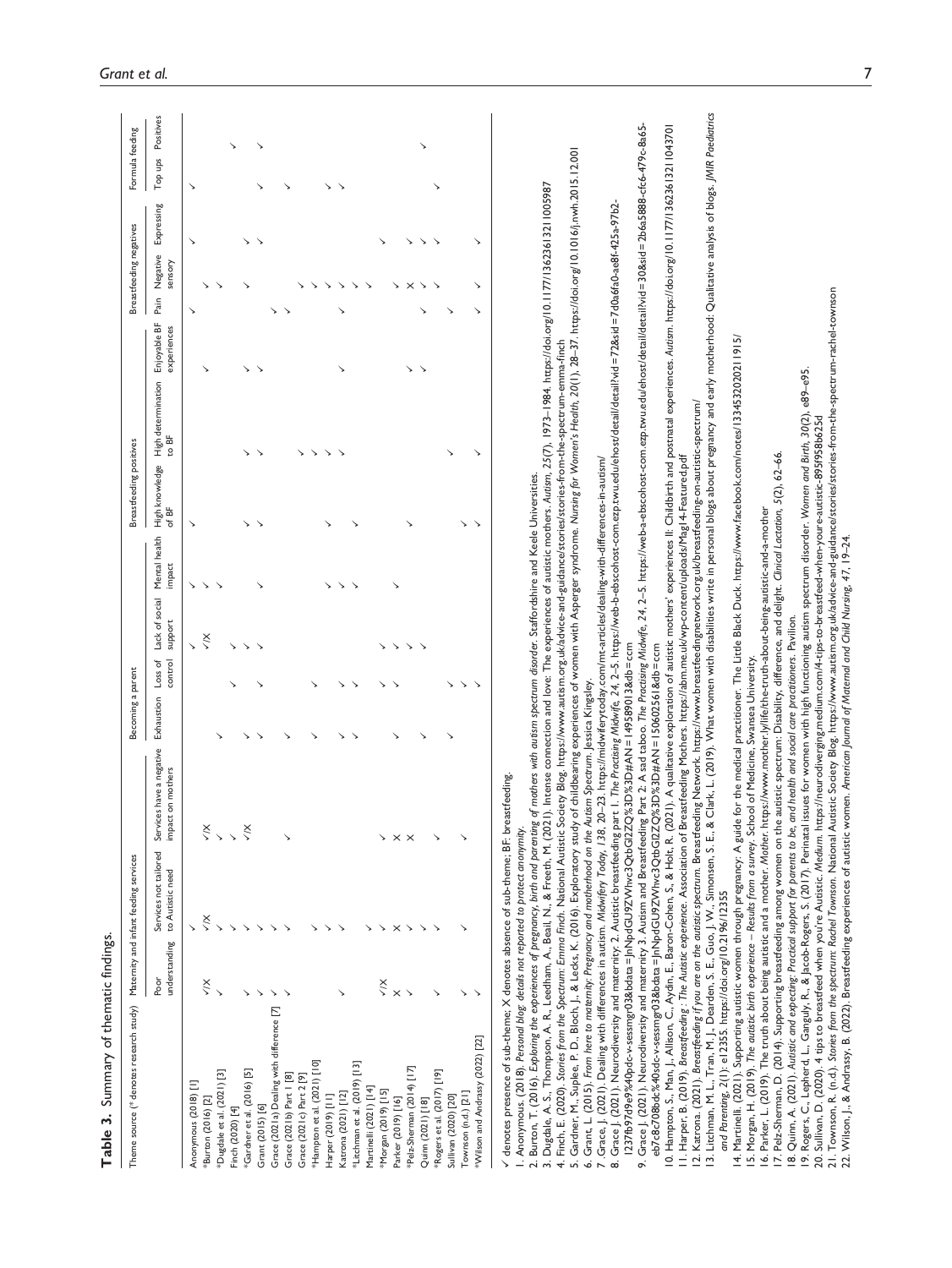

**Figure 2.** Model of barriers and facilitators to autistic mothers breastfeeding.

woman's understanding of them [3, 6, 12, 21]. Furthermore, vague questions from clinician, such as 'how are you?', were not understood by Autistic patients to be part of the clinical encounter, with opportunities for support missed [7]. Written information was described in one source as being all-or-nothing, which was overwhelming when too much, and anxiety producing when too little [21]. Two sources reported that partners, who were essential in facilitating communication during times of stress, were sent away from the hospital [1, 2].

The period immediately following birth when most of the women were in hospital trying to establish breastfeeding, was described as difficult in relation to understanding social norms, staff facial expressions [1], and the sensory environment [1, 3, 7]. Inconsistent breastfeeding advice

received from health professionals was experienced as frustrating and upsetting [6, 10]. Community infant feeding support was identified as inaccessible, with telephone support viewed negatively [7, 8, 11]. One mother reported receiving good breastfeeding support in a German hospital in the immediate postnatal period [8]. Instances of incorrect advice, giving babies formula within the postnatal hospital period without asking mothers [6] and strongly pushing formula top-ups on mothers [6, 19] were reported. One woman reported being refused formula feeding support [15].

Alongside health services, voluntary sector and grass roots organisations provided support services to pregnant women and mothers. These were described as inaccessible due to the need to navigate social norms within group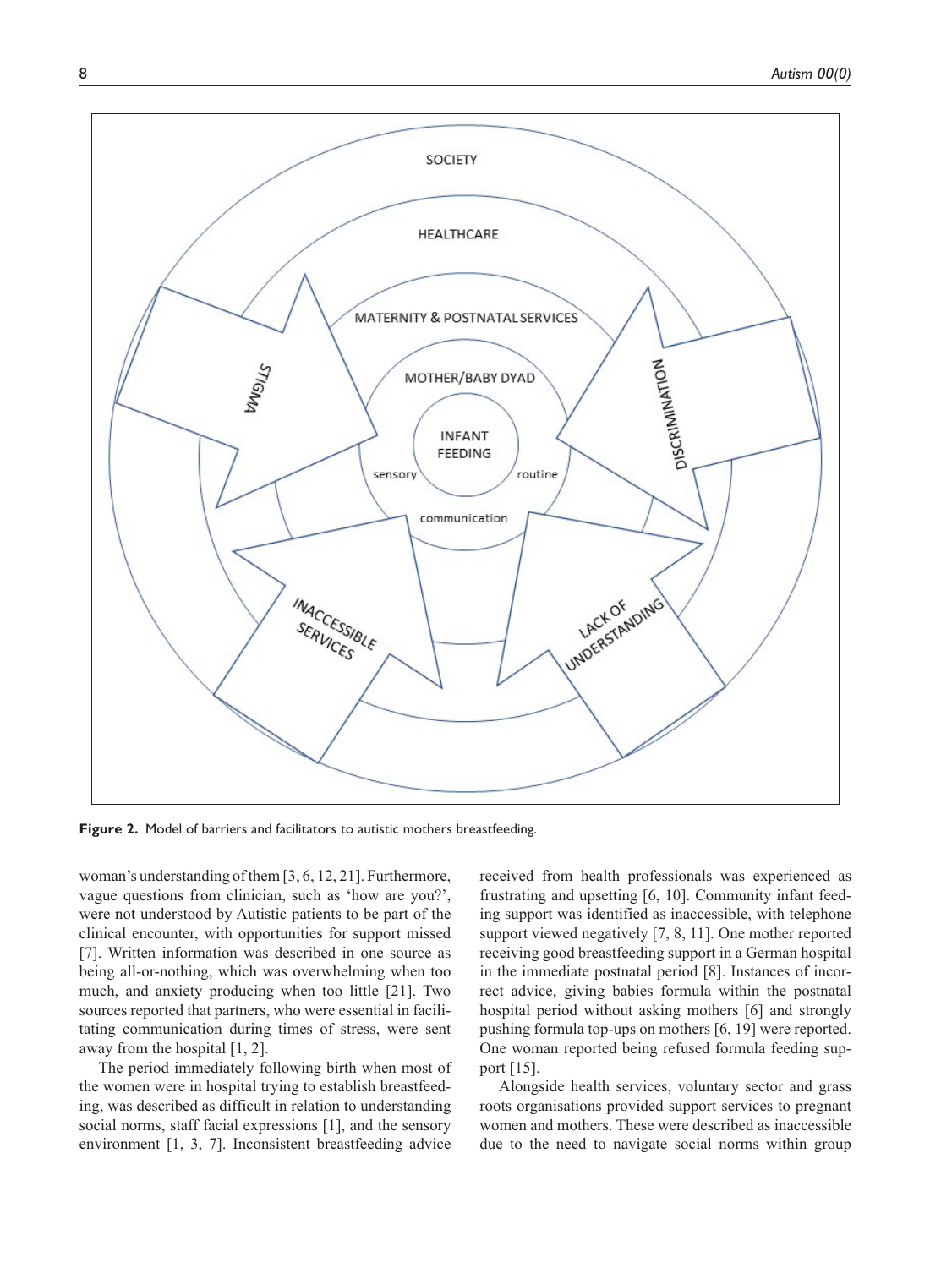support [7, 8, 10, 11, 17]. One Autistic mother set up her own breastfeeding peer support group to overcome the deficit in her local services [11]. By contrast, support which could be accessed one-to-one outside of the group setting, or through well-designed written materials, was described as valuable [17].

*Autistic mothers' views of maternity services.* Autistic mothers reported multiple ways that maternity care service interactions negatively affected them. First, Autistic mothers felt they were not heard or believed by health professionals [3, 5, 15, 22], and felt that they were perceived as aloof [5]. Autistic women also felt judged [15], reluctant to disclose their diagnosis [15], feared their babies being taken into social care [15, 19] and felt that they had to mask their autism [8]. Unsurprisingly, in this context, women found it difficult to assert their needs [2, 19] and dreaded appointments [19, 21] with one woman reporting trying to disengage with services [19]. Two mothers reported that they tried not to mask with maternity staff [4, 5].

*Becoming a parent.* The transition to becoming a parent was mostly described through a series of challenges, intertwined with infant feeding experiences, which in combination with inaccessible healthcare had an impact on the mothers' mental health. Some mothers identified significant mental ill-health[1, 12]. This had an impact on the feelings of competence as a mother for some [15].

*Exhaustion.* The early weeks and months of parenting were described as challenging for Autistic mothers because of the exhaustion of being a new mother. This was specifically related to a lack of sleep [3, 6, 10, 12, 16], although one woman used co-sleeping with an infant as a solution [6]. Babies could also be a source of sensory overwhelm [16, 20], and some mothers felt anxious about not being able to understand and respond to their babies' cues [5, 8, 10, 13, 18].

*Control and routines.* One challenge of parenthood was in the disruption of routines, which were necessary to prevent overwhelm. This related to babies' changing and unpredictable needs [4, 10, 12, 13, 16]; and lack of time to decompress [13, 16]. Some mothers attempted to introduce routines into their parenting, relating to sleep [10], expressing breastmilk [15], feeding babies on a schedule [20] and making up bottles of infant formula [4, 6].

*Social support.* No mother reported feeling well supported. Formal support was rarely present, but when it was, it was not tailored to Autistic needs, resulting in anxiety and misunderstandings [4–6]. Family and friends who were not sensitive to Autistic needs were an additional source of disruption for some, which drained their energy [1, 2, 15]. Others felt negatively judged in public [15, 17, 18]. Some reported feeling unable to make friends with other mothers [15, 16] and feeling isolated and lonely [15].

*Breastfeeding.* Knowledge [1, 5, 6, 11, 13, 21–22] and determination to breastfeed  $[5, 6, 10-12, 20, 22]$  was often high, sometimes linked to external pressure [9]. It was suggested, however, that it could be difficult for Autistic mothers to translate knowledge into practical skills [5, 22]. A small number of women reported positive experiences of breastfeeding [17], including the ease of calming an upset baby [12, 18], breastmilk always being safe for baby  $[12]$ , supporting bonding  $[2, 5, 6, 12, 18]$ , providing a reason to rest [18] and increasing positive maternal identity [12].

However, many women found breastfeeding difficult for multiple reasons. Pain, sometimes severe [8, 22], could be related to latch [1, 7–8, 18, 22] and baby's behaviour including biting [20]. Hypersensitivity to touch could result in pain [22], and the advice that breastfeeding should not hurt if done correctly distressed two women who were hypersensitive to touch [11, 19]. Interoceptive differences could also mean that women did not experience sensations such as pain or engorgement in the same way that neurotypical mothers would [8, 12, 18]. Similarly, breastfeeding could introduce new unpleasant sensory sensations, including the overwhelming sensation of the baby's body touching the mothers' body (known as 'touched out') [5, 12, 16, 18, 22]; feelings associated with the baby's latching [5, 9–11, 16, 18, 22], sucking [22] and milk let-down reflex [18, 22]. The unpleasant sensory sensations were worse for those who had been victims of sexual assault [9].

One mother reported her partner holding the baby while she nursed to reduce physical contact [22]. Using products, such as a tolerable type of nipple pads and nipple shields that suited sensory needs was important to continue breastfeeding for some [1, 18, 22]. Reducing other sensory stimuli [22] or distraction could also help [9, 22]. Setting short-term goals, and knowing that things would get better after around 6 weeks was helpful for some women [1, 18]. Some mothers expressed their breastmilk [1, 5, 6, 15, 17–19, 22], because their baby was in the NICU [5] and also on the advice of health professionals [6, 17, 19]; this was described as unbearable by one mother [22].

*Formula feeding.* Mothers in nine sources reported formula feeding. Formula feeding was often positioned as second choice [11], if breastfed babies were losing weight and health professionals recommended formula 'top ups' [6, 8, 11, 12, 19] once breastfeeding had 'failed'[6] or the mother had returned to work [1]. Although it was emphasised that formula feeding was safe and should be used when breastfeeding negatively affected mothers' mental health [18, 20]. The ritual of formula feeding was identified as beneficial [4, 6], allowing mothers more rest while somebody else fed the baby [18]. However, it could also be a source of anxiety, relating to safely preparing formula [12] and seeing how much milk babies had drunk [6].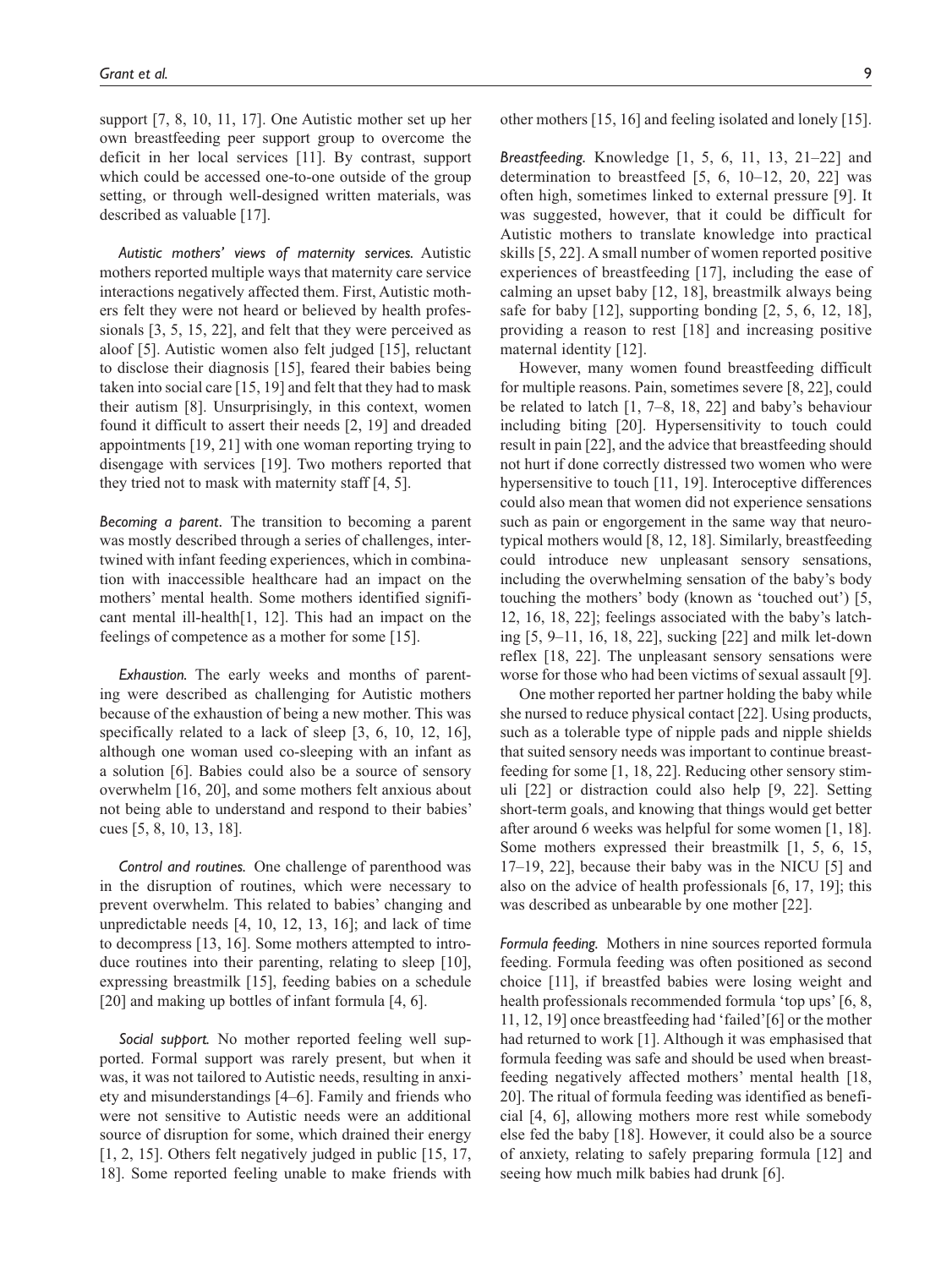# **Discussion**

Our systematic review, based on the experiences of over 300 Autistic mothers, identified the inaccessibility of infant feeding support services, challenges associated with the transition to motherhood, and specific challenges linked to infant feeding. Although some of these issues are common experiences of many mothers navigating maternity care and infant feeding (Renfrew, McCormick, et al., 2012), our findings suggest that these issues are likely to be exacerbated for Autistic mothers. Furthermore, specific challenges related to autism were also identified, including changes in routines, loss of control, sensory processing, interoception and pain experiences. Overall, our review identified the importance of adapting services to better support Autistic women with infant feeding.

## *The methodological quality of sources relating to Autistic experiences of infant feeding*

Overall, there was limited peer-reviewed evidence, with only eight articles included accounting for over 300 participants. One article (Wilson & Andrassy, 2022) focused exclusively on infant feeding experiences; the remaining articles contained varying amounts of infant feeding content. Demographic data were not always present, but it appeared that, in general, participants were White, cis-gendered, heterosexual and in long-term relationships.

# *Clinical implications: supporting Autistic women to meet their infant feeding goals*

The women in the included literature all planned to breastfeed where stated, and many were very determined. NICE guidelines (NICE, 2008) recognise that supporting this intention is important as breastfeeding protects infant and maternal health (Renfrew, Pokhrel, et al., 2012) while not being able to meet breastfeeding goals can have a negative impact on maternal mental health (Brown, 2019). However, we found that Autistic mothers had very limited support from their personal networks (which typically did not expand to include new friends made in postnatal groups) or health professionals when they encountered breastfeeding difficulties.

There is an urgent need for health services to be better informed and organised to accommodate Autistic mothers and for health professionals to understand Autistic differences, including sensory processing challenges, different pain presentations, communication differences and different help-seeking presentations to neurotypical women. Our review suggests the following considerations:

- Communication should be clear, direct and specific and ideally followed up with written information.
- Mothers should not be touched, (for example, when demonstrating breastfeeding attachment) without explicit consent.
- Staff should receive training and tools related to autism, but this also needs to be specific to infant feeding and able to be tailored to each Autistic mothers' individual needs.
- Autistic mothers should have a named provider of maternity and infant feeding support to avoid needing to repeat their needs to new members of staff.
- Guidance on communication and sensory needs to be included in maternity notes ('handheld notes' in the United Kingdom) and child health records ('the red book' in the United Kingdom) for all mothers, would also lower the burden on Autistic mothers required to regularly reassert their needs.

These recommendations, while focused on the needs of Autistic women, will improve maternity and infant feeding services more widely, with many accessibility measures benefitting all (Bracken & Novak, 2019). This is important because of the presence of undiagnosed women at the time of birth, stigmatisation and fear associated with disclosing an autism diagnosis, which may lead to lack of disclosure from Autistic women to healthcare services, and healthcare providers' lack of linked information systems across departments. We propose service improvement in general, rather than setting up bespoke separate services.

## *Directions for future research*

Our review highlights that Autistic women's infant feeding experiences are under-researched and there is a need for further firsthand accounts of Autistic motherhood to be included in research. In addition, quality improvement interventions to meet the needs of Autistic mothers should be developed and evaluated in line with best practice guidance (Skivington et al., 2021).

# **Conclusion**

Our systematic review of the infant feeding experiences of Autistic women identified multiple barriers to breastfeeding and few facilitators. Some of these barriers were intrinsically related to sensory processing and pain, but others were typical barriers to breastfeeding, which were exacerbated by Autistic mothers' lack of social support and the inaccessibility of infant feeding support services. Accessibility measures should be urgently introduced into infant feeding services to support Autistic women to meet their breastfeeding goals.

## **Acknowledgements**

The authors wish to thank the members of the *Autistic Breastfeeding*, *Chestfeeding and Bodyfeeding Parents* online support group for their feedback on the design of the study. We also wish to thank Ellie Downes, subject librarian, for support in developing the systematic search strategy.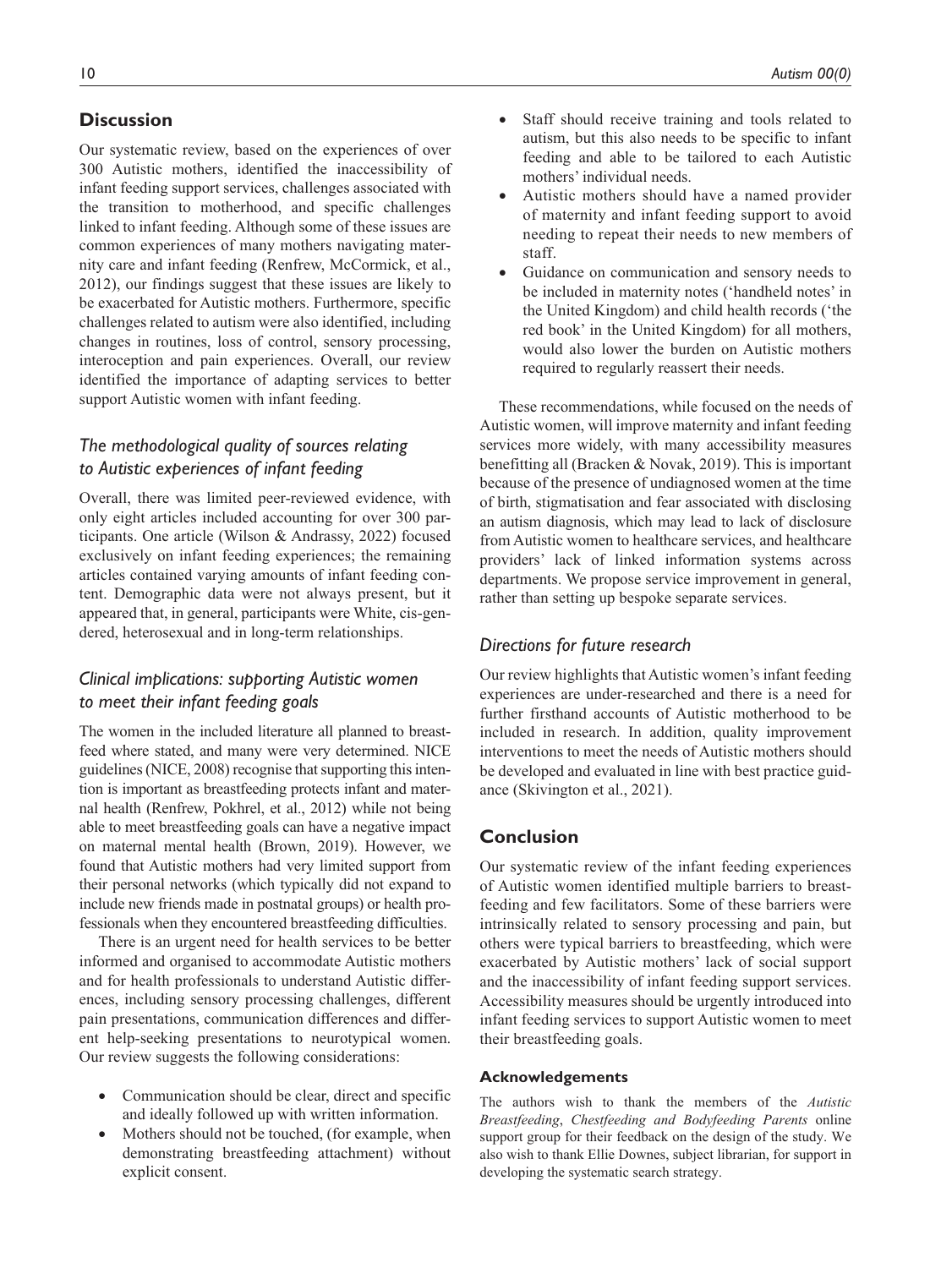#### **Declaration of conflicting interests**

The author(s) declared the following potential conflicts of interest with respect to the research, authorship and/or publication of this article: K.W. is a director of Autistic UK, an organisation that provides consultancy on a not-for-profit basis.

#### **Funding**

The author(s) disclosed receipt of the following financial support for the research, authorship and/or publication of this article: This systematic review was funded in part by the Research Wales Innovation Fund, who funded Jones' time. Grant's post is funded by the Higher Education Funding Council for Wales, which also supported Brown's time on this project. Open access publishing was partially funded through an agreement between Sage and Swansea University.

#### **ORCID iDs**

Aimee Grant **D** <https://orcid.org/0000-0001-7205-5869> Sara Jones **D** <https://orcid.org/0000-0003-2182-6314> Kathryn Williams **b** <https://orcid.org/0000-0001-7274-3493>

#### **Supplemental material**

Supplemental material for this article is available online.

#### **References**

- Anonymous. (2018). *Personal blog: details not reported to protect anonymity*.
- Bracken, S., & Novak, K. (2019). *Transforming higher education through Universal Design for Learning: An international perspective*. Routledge.
- Brown, A. (2019). *Why breastfeeding grief and trauma matter*. Pinter and Martin.
- Burton, T. (2016). *Exploring the experiences of pregnancy, birth and parenting of mothers with autism spectrum disorder*. Staffordshire and Keele Universities.
- Critical Appraisal Skills Programme. (2018). *CASP Qualitative Checklist* [online]. [https://casp-uk.net/wp-content/uploads](https://casp-uk.net/wp-content/uploads/2018/03/CASP-Qualitative-Checklist-2018_fillable_form.pdf) [/2018/03/CASP-Qualitative-Checklist-2018\\_fillable\\_form.pdf](https://casp-uk.net/wp-content/uploads/2018/03/CASP-Qualitative-Checklist-2018_fillable_form.pdf)
- Dugdale, A. S., Thompson, A. R., Leedham, A., Beail, N., & Freeth, M. (2021). Intense connection and love: The experiences of autistic mothers. *Autism*, *25*(7), 1973–1984. [https://](https://doi.org/10.1177/13623613211005987) [doi.org/10.1177/13623613211005987](https://doi.org/10.1177/13623613211005987)
- Finch, E. (2020). *Stories from the Spectrum: Emma Finch*. National Autistic Society Blog. [https://www.autism.org.uk/advice](https://www.autism.org.uk/advice-and-guidance/stories/stories-from-the-spectrum-emma-finch)[and-guidance/stories/stories-from-the-spectrum-emma-finch](https://www.autism.org.uk/advice-and-guidance/stories/stories-from-the-spectrum-emma-finch)
- Gardner, M., Suplee, P. D., Bloch, J., & Lecks, K. (2016). Exploratory study of childbearing experiences of women with Asperger syndrome. *Nursing for Women's Health*, *20*(1), 28–37.<https://doi.org/10.1016/j.nwh.2015.12.001>
- Grace, J. (2021a). Dealing with differences in autism. *Midwifery Today*, *138*, 20–23. [https://midwiferytoday.com/mt-articles/](https://midwiferytoday.com/mt-articles/dealing-with-differences-in-autism/) [dealing-with-differences-in-autism/](https://midwiferytoday.com/mt-articles/dealing-with-differences-in-autism/)
- Grace, J. (2021b). Neurodiversity and maternity 1. Hidden barriers to healthcare access. *The Practising Midwife*, *24*(2), 30–31.
- Grace, J. (2021c). Neurodiversity and maternity 3. Autism and breastfeeding Part 2: A sad taboo. *The Practising Midwife*,

*24*(6), 2–5. [https://web-a-ebscohost-com.ezp.twu.edu/ehost](https://web-a-ebscohost-com.ezp.twu.edu/ehost/detail/detail?vid=30&sid=2b6a5888-cfc6-479c-8a65-eb7c8c708bdc%40sdc-v-sessmgr03&bdata=JnNpdGU9ZWhvc3QtbGl2ZQ%3D%3D#AN=150602561&db=ccm) [/detail/detail?vid=30&sid=2b6a5888-cfc6-479c-8a65](https://web-a-ebscohost-com.ezp.twu.edu/ehost/detail/detail?vid=30&sid=2b6a5888-cfc6-479c-8a65-eb7c8c708bdc%40sdc-v-sessmgr03&bdata=JnNpdGU9ZWhvc3QtbGl2ZQ%3D%3D#AN=150602561&db=ccm) [eb7c8c708bdc%40sdc-v-sessmgr03&bdata=JnNpdGU9Z](https://web-a-ebscohost-com.ezp.twu.edu/ehost/detail/detail?vid=30&sid=2b6a5888-cfc6-479c-8a65-eb7c8c708bdc%40sdc-v-sessmgr03&bdata=JnNpdGU9ZWhvc3QtbGl2ZQ%3D%3D#AN=150602561&db=ccm) [Whvc3QtbGl2ZQ%3D%3D#AN=150602561&db=ccm](https://web-a-ebscohost-com.ezp.twu.edu/ehost/detail/detail?vid=30&sid=2b6a5888-cfc6-479c-8a65-eb7c8c708bdc%40sdc-v-sessmgr03&bdata=JnNpdGU9ZWhvc3QtbGl2ZQ%3D%3D#AN=150602561&db=ccm)

- Grant, L. (2015). *From here to maternity: Pregnancy and motherhood on the Autism Spectrum*. Jessica Kingsley.
- Hampton, S. (2020). *Autistic mothers and the perinatal period: Maternal experiences and infant development* [PhD thesis, University of Cambridge]. [https://doi.org/10.17863/](https://doi.org/10.17863/CAM.71112) [CAM.71112](https://doi.org/10.17863/CAM.71112)
- Hampton, S., Man, J., Allison, C., Aydin, E., Baron-Cohen, S., & Holt, R. (2021). A qualitative exploration of autistic mothers' experiences II: Childbirth and postnatal experiences. *Autism*. Advance online publication. [https://doi.](https://doi.org/10.1177/13623613211043701) [org/10.1177/13623613211043701](https://doi.org/10.1177/13623613211043701)
- Harper, B. (2019). *Breastfeeding : The Autistic experience*. Association of Breastfeeding Mothers. [https://abm.me.uk/](https://abm.me.uk/wp-content/uploads/Mag14-Featured.pdf) [wp-content/uploads/Mag14-Featured.pdf](https://abm.me.uk/wp-content/uploads/Mag14-Featured.pdf)
- Health & Social Care Information Centre. (2012). *Infant feeding survey – UK, 2010*. [http://www.hscic.gov.uk/catalogue/](http://www.hscic.gov.uk/catalogue/PUB08694) [PUB08694](http://www.hscic.gov.uk/catalogue/PUB08694)
- Katrona. (2021). *Breastfeeding if you are on the autistic spectrum*. Breastfeeding Network. [https://www.breastfeedingnetwork.](https://www.breastfeedingnetwork.org.uk/breastfeeding-on-autistic-spectrum/) [org.uk/breastfeeding-on-autistic-spectrum/](https://www.breastfeedingnetwork.org.uk/breastfeeding-on-autistic-spectrum/)
- Lai, M. C., & Baron-Cohen, S. (2015). Identifying the lost generation of adults with autism spectrum conditions. In *The Lancet psychiatry* (Vol. 2, Issue 11, pp. 1013–1027). Elsevier. [https://doi.org/10.1016/S2215-0366\(15\)00277-1](https://doi.org/10.1016/S2215-0366(15)00277-1)
- Litchman, M. L., Tran, M. J., Dearden, S. E., Guo, J. W., Simonsen, S. E., & Clark, L. (2019). What women with disabilities write in personal blogs about pregnancy and early motherhood: Qualitative analysis of blogs. *JMIR Pediatrics and Parenting*, *2*(1): e12355.<https://doi.org/10.2196/12355>
- Martinelli. (2021). Supporting autistic women through pregnancy: A guide for the medical practitioner. The Little Black Duck. <https://www.facebook.com/notes/1334532020211915/>
- Morgan, H. (2019). *The autistic birth experience Results from a survey*. School of Medicine, Swansea University. Accessed via personal correspondence.
- Morns, M. A., Steel, A. E., Burns, E., & McIntyre, E. (2020). Women who experience feelings of aversion while breastfeeding: A meta-ethnographic review. In *Women and birth*. Elsevier B.V.<https://doi.org/10.1016/j.wombi.2020.02.013>
- NICE. (2008). *Maternal and child nutrition [PH 11]*. [https://](https://www.nice.org.uk/guidance/PH11) [www.nice.org.uk/guidance/PH11](https://www.nice.org.uk/guidance/PH11)
- Nicolaidis, C., Raymaker, D., Kapp, S. K., Baggs, A., Ashkenazy, E., McDonald, K., Weiner, M., Maslak, J., Hunter, M., & Joyce, A. (2019). The AASPIRE practice-based guidelines for the inclusion of autistic adults in research as co-researchers and study participants. *Autism*, *23*(8), 2007–2019. [https://](https://doi.org/10.1177/1362361319830523) [doi.org/10.1177/1362361319830523](https://doi.org/10.1177/1362361319830523)
- Page, M. J., McKenzie, J. E., Bossuyt, P. M., Boutron, I., Hoffmann, T. C., Mulrow, C. D., Shamseer, L., Tetzlaff, J. M., Akl, E. A., Brennan, S. E., Chou, R., Glanville, J., Grimshaw, J. M., Hróbjartsson, A., Lalu, M. M., Li, T., Loder, E. W., Mayo-Wilson, E., McDonald, S., & Moher, D. (2021). The PRISMA 2020 statement: an updated guideline for reporting systematic reviews. *BMJ*, *2021*, Article 372.<https://doi.org/10.1136/BMJ.N71>